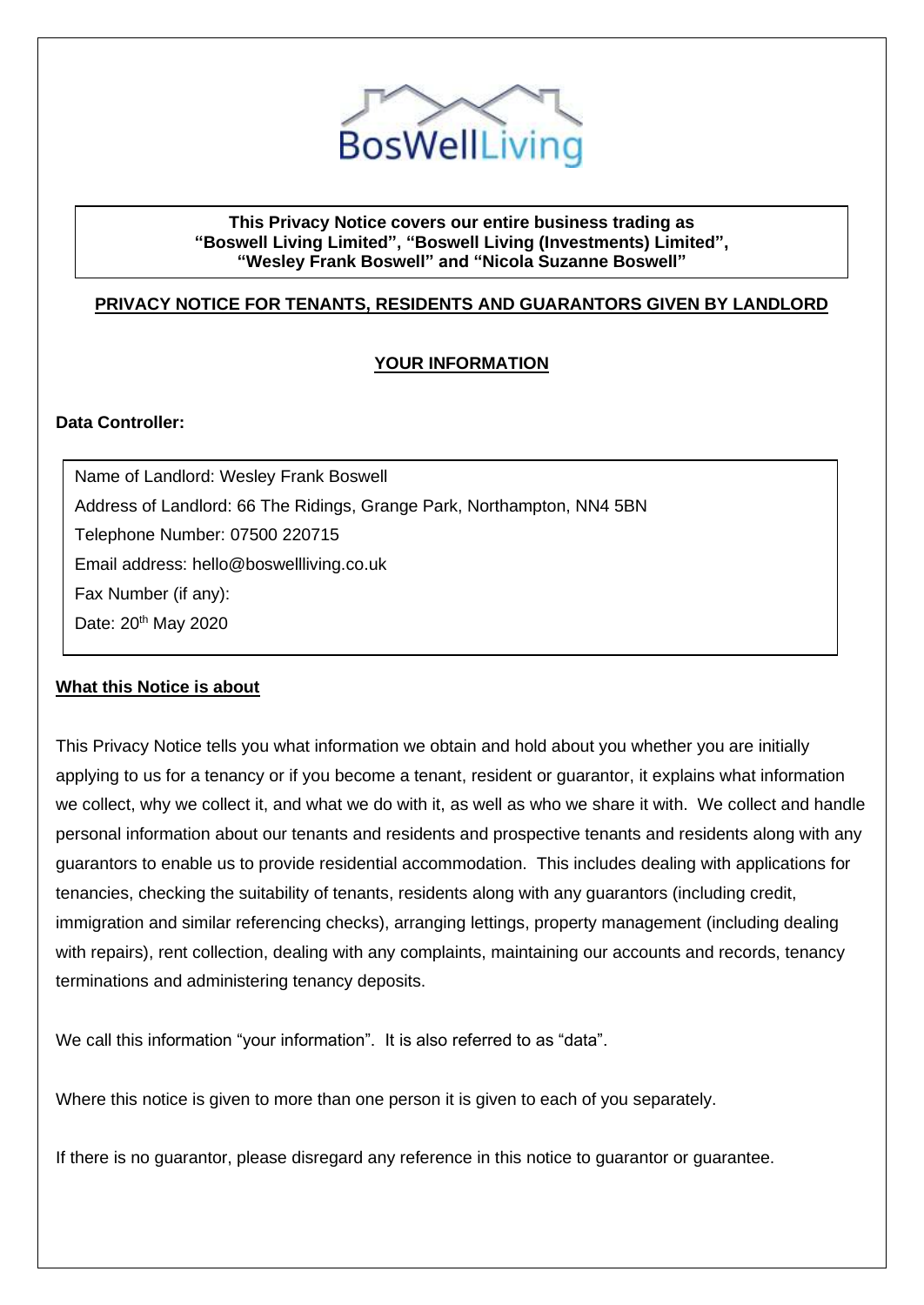You should read this notice when you give us information so you are aware of how and why we are using this. Please update us if any information supplied by you changes.

### **Why we are giving you this notice**

We are required by data protection law to give you this notice. We must be open with you about why information is collected about you and then what is done with it. We must act fairly in relation to this information. You have various legal rights relating to this information which are spelt out in more detail in this notice.

If you are already a tenant, resident or guarantor some of the items in this notice may not be relevant to you. Different information will be involved depending on whether you are a tenant, resident or guarantor.

In order that we can collect or use information about you there must be a legal basis or gateway for doing so. This notice identifies the relevant gateway for the various types of information we collect and hold about you. A detailed explanation of these gateways is given in this notice.

Under data protection legislation we can only process data "as necessary" and only to the extent that it is needed. For example, we can use your bank details regarding payments and other limited purposes only. However, in certain instances, as necessary, we can share any of your data, e.g. with our own professional advisers or letting and managing agents. We may also share any of your data, as necessary, with the police/law enforcement agencies or regulatory authorities.

References to a tenant in this notice also include a guarantor if there is one. This is because a guarantor underwrites a tenant's obligations so references to your tenancy are to include your guarantee.

## **The data we collect/hold about you**

We use different ways to collect data about you including the information you supply to us when applying for a tenancy/residency. If you fail to provide this information we may not be able to proceed.

As necessary, personal data is processed by us (or by any letting/managing agent) relating to tenants/prospective tenants/residents/prospective residents/guarantors consisting of the following as applicable: -

- Identity and contact details including car registration
- Personal/background information including occupation/status
- Bank details
- Verification and credit status
- Deposit (if any) including return on tenancy termination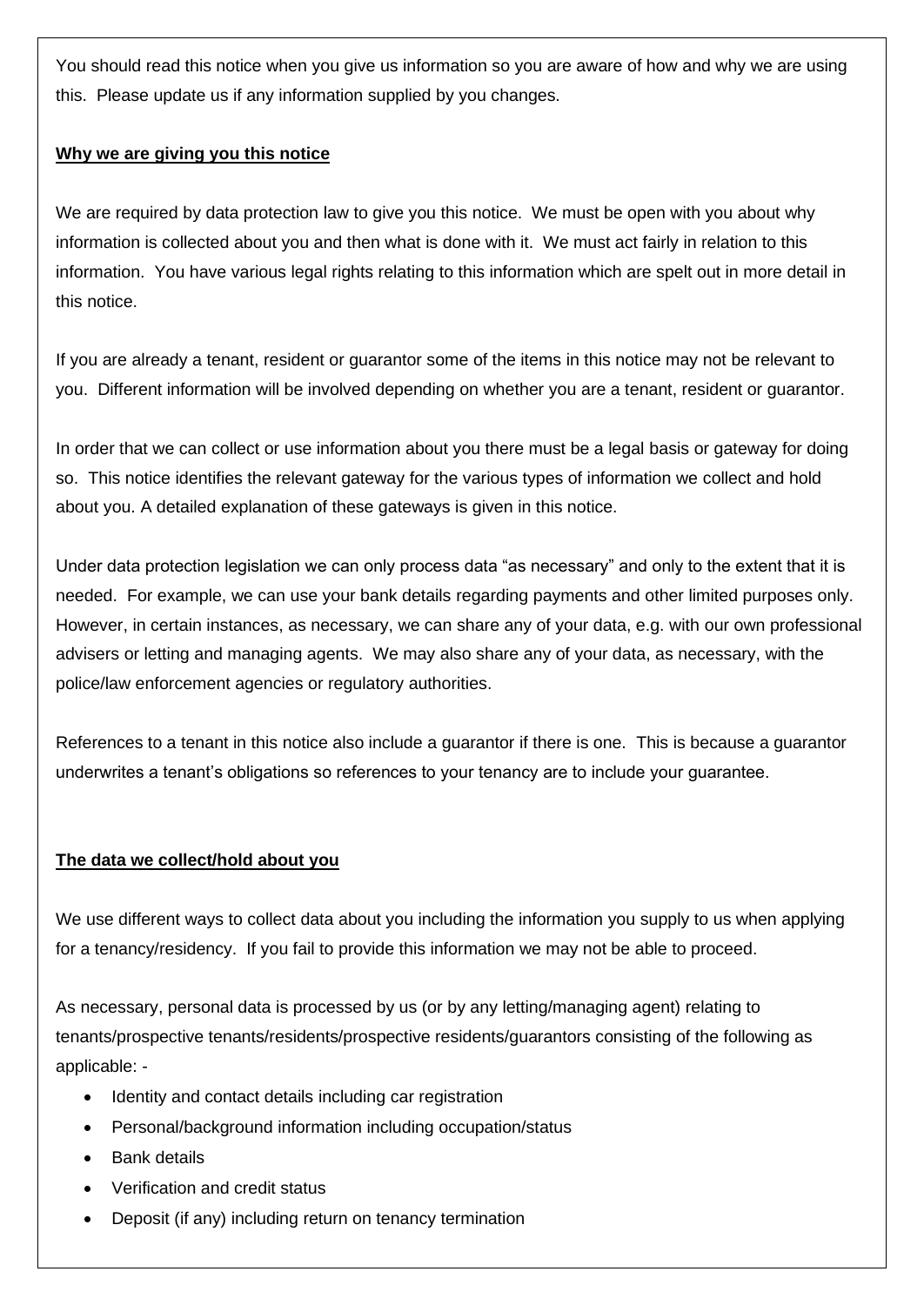- Tenancy details including renewals, joint tenants, other residents and guarantors
- Immigration/right to rent checks (England only)
- Rent and other payments
- Recovery of arrears, claims or possession proceedings
- Repairs/health and safety/housing conditions
- Breach of tenancy terms/nuisance/anti social behaviour
- Council Tax liability
- Water charges payable
- Utilities and services provided
- Welfare Benefits
- Termination of tenancy
- Audio and CCTV recordings (if any)
- **Complaints**
- **Insurance**
- Health or disability
- Emails texts and other communications and via our website where we operate one.
- Website and online portal information.

We also generate and use data internally, e.g. our rent records.

We also collect and receive data about you from third parties. This may be information given to us by other tenants or residents or neighbours. It can include information from a guarantor where there is a guarantor for your tenancy or from a joint tenant or other residents. Public bodies such as local authorities or the police, or other law enforcement agencies may give us information about you. This can include the Department for Work and Pensions or the local authority where you are receiving Universal Credit or housing benefit. Information may be given to us relevant to Council Tax by the local authority. Utility companies or service providers may also give us personal information about you. Where the property is let or managed on our behalf by an agent the agent will supply us with information about you. We obtain information about you when we carry out credit checks or take up references. We may also receive information from you via websites or from online rental portals such as Openrent, Gumtree, Student Pad, Accommodation for Students or Rightmove. Any information which we receive in this way is set out in the Table to this privacy notice which gives you more details about information which we can receive from third parties.

### **Sharing data with others**

We will share information we hold with others, where this is necessary. When we do this, we must comply with data protection legislation. Information can be shared with other landlords including where you apply to another landlord for a tenancy; contractors/ suppliers; utilities and service providers; tradespeople; financial organisations (including banks and insurance companies); debt collection and tracing agents;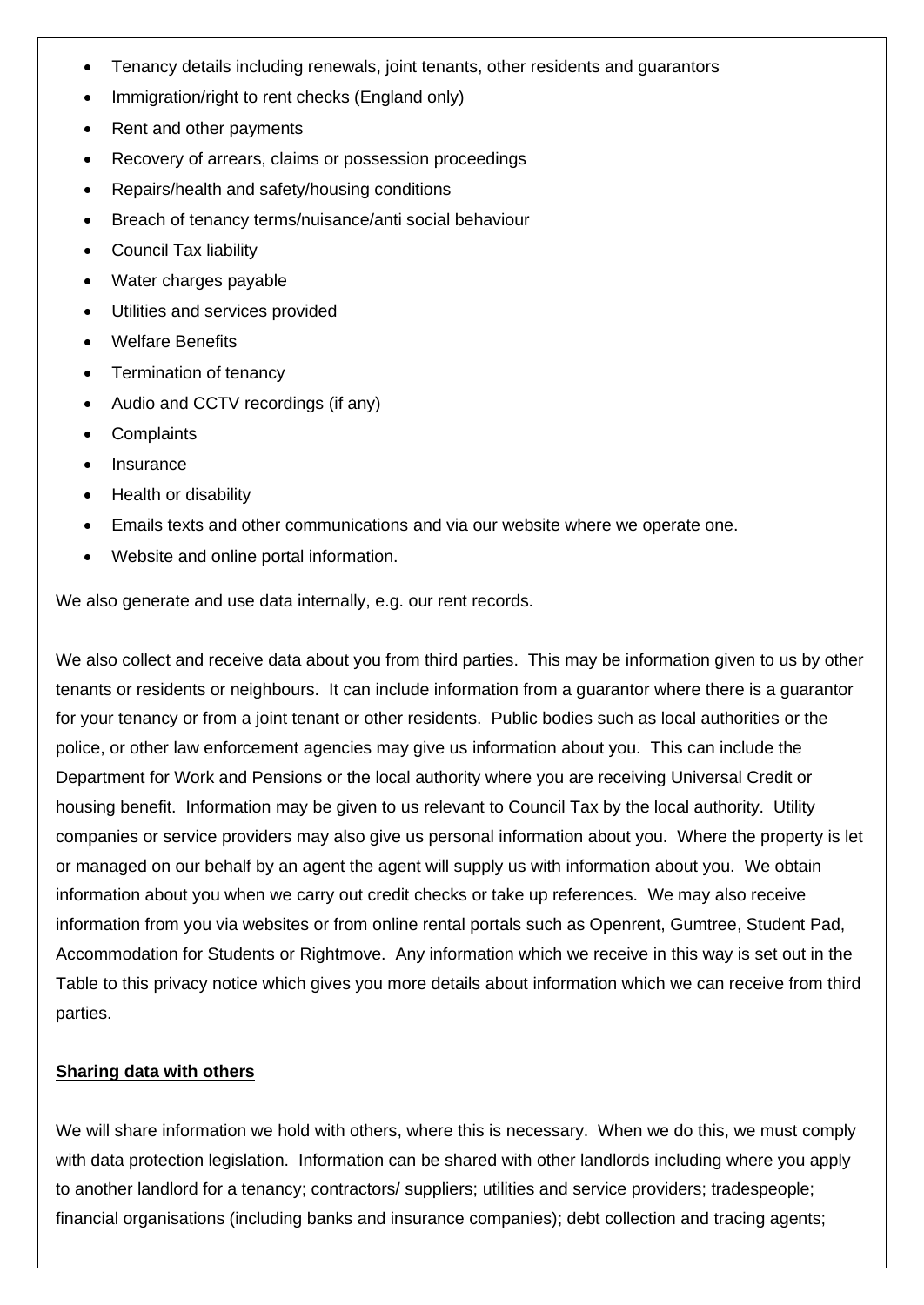public and government bodies (including those who administer benefits, such as the Department for Work and Pensions or the local authority); courts; police and law enforcement agencies; taxation authorities; local authorities in relation to Council Tax and regulatory functions; letting and managing agents; and any future owner of the property. We may need to share information with your next of kin etc., e.g. in an emergency. It may be necessary for us to share information with a future owner of the property if we are selling. We also may share information with professional advisers such as lawyers and accountants or an advice agency which involves sharing information about you with them. If you live in a flat we give information to the freeholder, managing agent etc., for the block of flats. We also send notifications to and have correspondence with any tenancy deposit scheme protecting any tenancy deposit which has been paid. In some cases, we may be under a legal obligation to provide information either because of the law or because of a contractual obligating binding on us. What we share will depend on what is necessary in the circumstances and more details are given in the Table in respect of different kinds of information which we hold about you.

### **Joint tenants and guarantors**

Where you have a tenancy jointly with someone else or there is a quarantor for your tenancy, as necessary, we will share information either with the joint tenant or the guarantor (or both). This relates to your performance of your responsibilities under the tenancy agreement including information about any rent arrears or other breach of the tenancy terms. It can also relate to issues around the termination of the tenancy and any claims we may have as a result.

### **Immigration/right to rent checks**

By law, in England, we are required to check your immigration status before we rent a property to you. This means that you are legally obliged to produce certain documentation (e.g. a passport or driving licence) to us. This applies whether or not you are a UK or EU citizen. Not only are we required to see original documentation but we must take and keep copies of it. We also check this documentation as part of our process to verify your identity at the outset of the tenancy. Prospective tenants and all adult residents who will live at the property must be checked.

### **Search engines, websites, etc**

As necessary, we obtain information about you which is publically available via search engines such as Google or Facebook and websites. This will include information about you which you yourself made public. Further details are set out in the Table. However, when doing so we make sure that we comply with applicable guidelines under data protection legislation.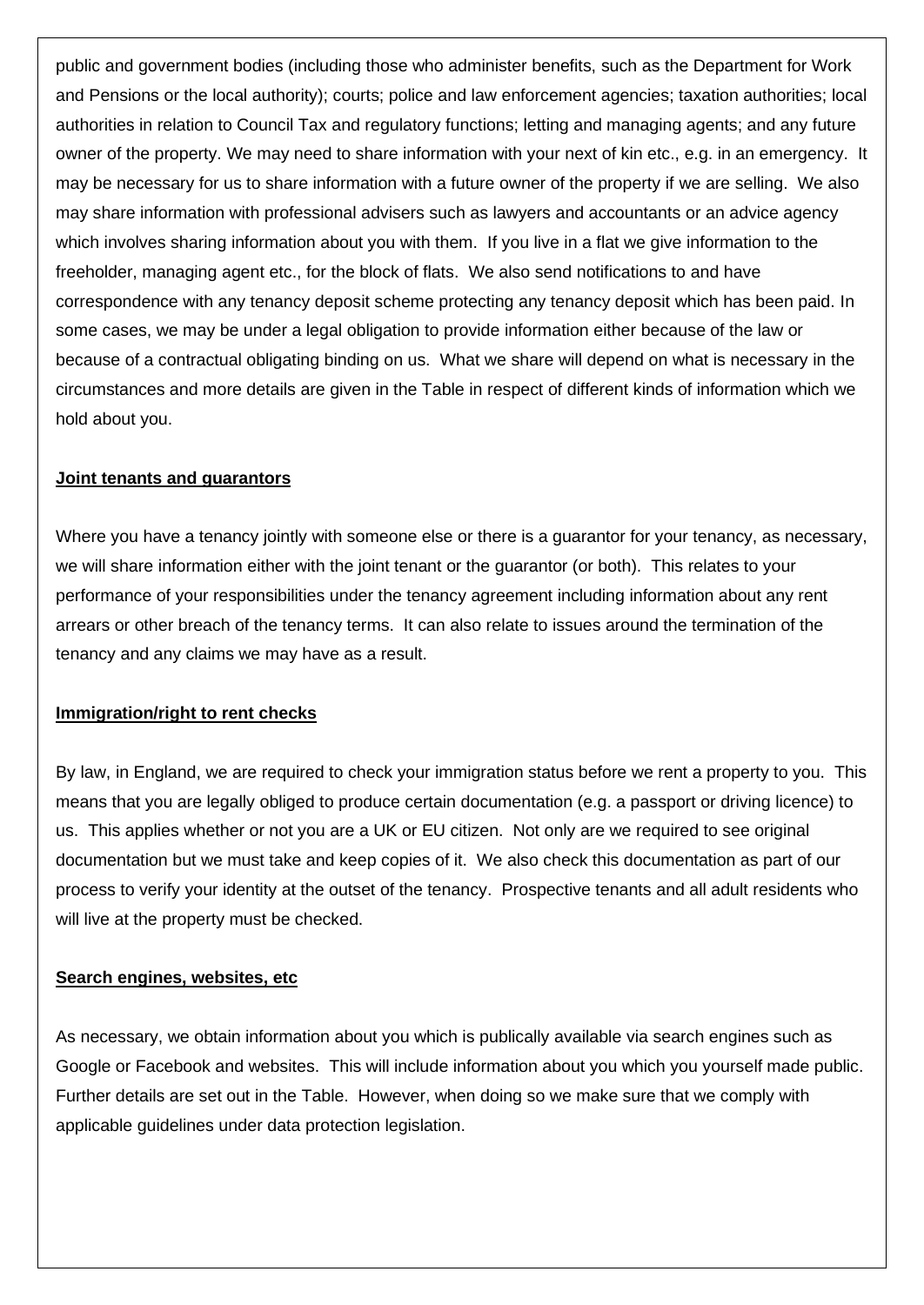### **Special categories of data/sensitive personal data**

In limited situations we will process information about your health or any disability. This data is given special protection under data protection law. Normally we would expect to ask you for your explicit consent before we collect or use this kind of data.

# **Children**

In cases where you rent a property where a child resides, information will be given to us about resident children; usually by an adult such as a parent on their behalf. Data protection law requires us to give such information additional protection where we collect or use it. In particular, where the rented property is located in England, we need to check on the age of any residents to see whether or not an immigration/right to rent check must be carried out.

## **Obligation to process data**

Private renting is highly regulated so we are under various legal obligations. These include an obligation to carry out gas safety checks under gas safety legislation. We may need to handle data for this purpose, e.g. to give the contracted gas safety engineer access to the property. In other areas, in line with Information Commissioner advice, we will pass over details of your occupancy to the relevant Water Company to enable them to collect water charges as it is in their legitimate interests to receive this information.

Legally we must also hold and process information relating to any tenancy deposit which you pay to us including sharing your information with a deposit scheme by which any deposit is protected.

Under any statutory licensing schemes applicable to the property we may be required to give information to the local housing authority relating to your occupation of the property. Similarly, there are various regulatory requirements which may mean that we need to give information about you to public or local authorities or other regulatory authorities.

## **Utilities**

Again, in line with advice from the Information Commissioner we consider that it is in the legitimate interests of utility companies to receive information about occupants of the property to enable them to bill you for utilities (unless these are included within your rent).

## **Council Tax**

Likewise, we notify local authorities of your occupancy relevant to the collection of Council Tax. In any event they are entitled to serve notice upon us requiring this information if they choose to do so.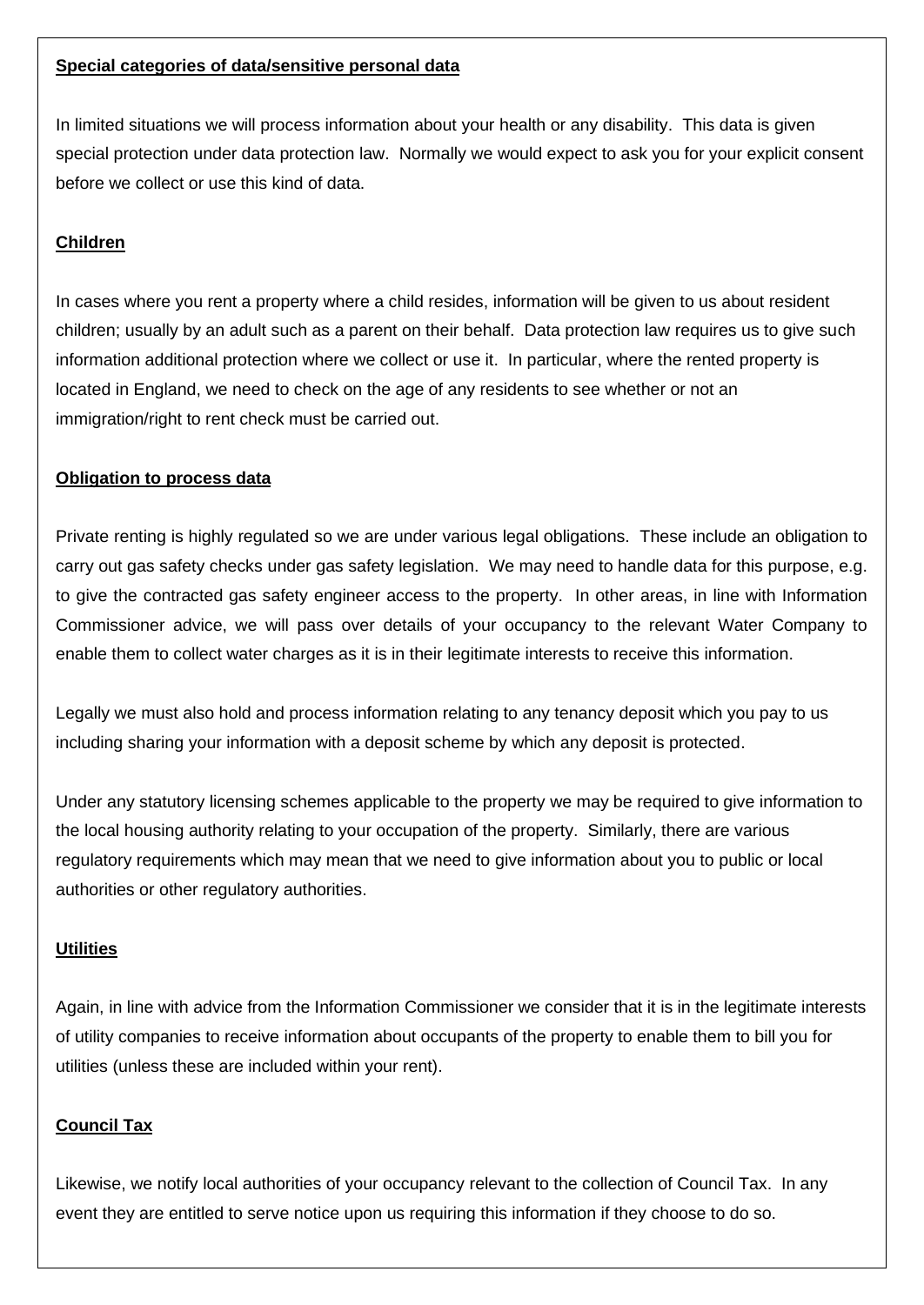# **Why we collect data and the legal basis for processing your personal data**

We must tell you why we collect and hold information about you.

We must also have a legal basis before we are allowed to collect or process your personal data. Processing personal data includes recording, storing, altering, using, sharing or deleting data. We only need one of these "gateways" and for our purposes they are –

- You consent. Consent may be requested in certain cases, e.g. to obtain a reference but generally we do not rely on your consent to process your personal data.
- To perform our contract so that we can carry out our responsibilities under the tenancy agreement with you, including anything you request us to do with a view to you becoming a tenant (or resident).
- Compliance by us with a statutory or other legal obligation.
- Where this is in your vital interests, e.g. if there is a life-threatening situation.
- Where we are pursuing our own legitimate interests or those of a third party. This will not apply if our interests are overridden by your interests or your fundamental rights and freedoms. We must carry out a balancing exercise therefore to decide whether we can rely on this gateway to ensure that it applies. In each case we have done this and we do not consider your interests, rights or freedoms outweigh our own or those of the third party concerned.

This notice identifies the relevant gateway applicable in each case. In some cases, we will rely on more than one gateway depending on the particular purpose for which we are using your data.

Additionally, any data must be processed by us fairly and openly.

## **Why we process your data**

The various purposes for which it may be necessary for us to process various categories of your information include: -

- In our legitimate interests for deciding on the suitability of a proposed tenant/resident
- In our legitimate interests for verifying the credit worthiness/suitability of tenants/residents
- Our legal obligation to check immigration status/right to rent. This is also to verify identities
- To perform our tenancy contract to deal with joint tenants and residents who are linked to the tenancy
- To perform our contract to complete the tenancy agreement
- In our legitimate interests to secure rental payments/performance of tenant obligations, e.g. deposits and guarantors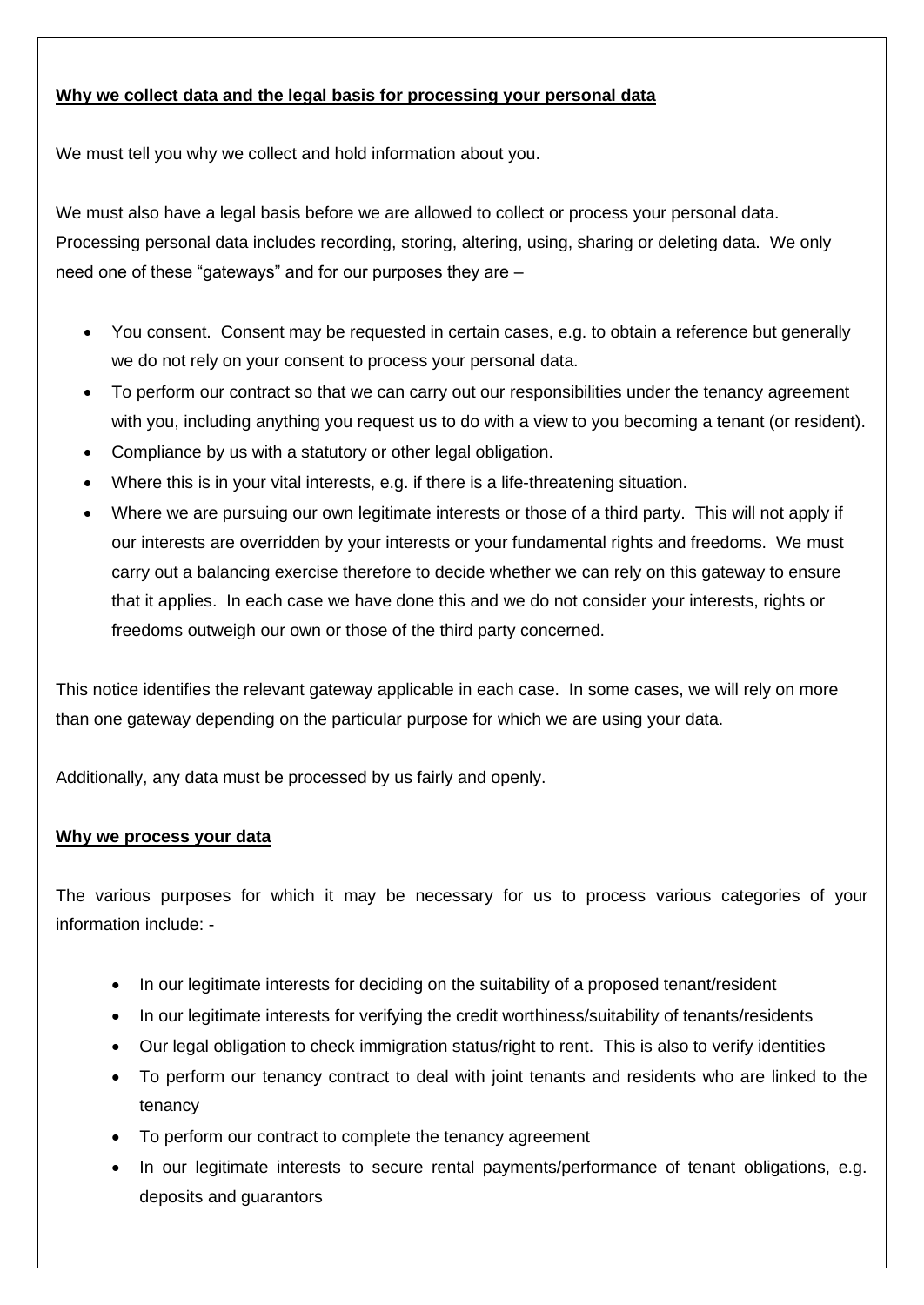- For contractual performance for rent collection and collection of other payments including banking details
- For contractual performance for managing the tenancy and the property
- For contractual performance and/or in our legitimate interests for record keeping
- For contractual performance for arranging repairs and maintaining the condition of the property and keeping it in a safe condition.
- For contractual performance for monitoring and enforcement of tenant responsibilities
- For contractual performance or in our legitimate interests for recovering debts and other payments due, including any possession proceedings
- In our legitimate interests for administering liability for Council Tax
- In our legitimate interests of the Water company for the payment of water charges
- In our legitimate interests and those of the provider relating to arranging and paying for utilities and services
- In our legitimate interests for dealing with welfare benefits (including Universal Credit and housing benefit) where payable in respect of the rent
- In our legitimate interests in relation to tenancy termination including the return of any deposit
- In our legitimate interests for processing complaints
- For contractual performance or in our legitimate interests for dealing with health and disability issues relating to tenants/residents
- In our legitimate interests for obtaining and holding audio and cctv recordings
- To perform our legal obligations to provide information to public or local authorities who are legally entitled to require this information
- In your vital interests for contacting next of kin etc., in an emergency
- In our legitimate interests for the storage of emails, records of calls and other communications
- In accordance with our legal obligations if you exercise your rights under data protection law
- To perform our legal obligations for compliance with legal and regulatory requirements
- In our legitimate interests for the establishment and defence of legal rights
- In our legitimate interests for prevention, detection and investigation of crime and anti social behaviour and the security of any website or other means of electronic communication

We may change the purposes where this is compatible for the purpose for which we obtained the data originally. If we need to use your data for a non-compatible purpose we will notify you and explain the legal gateway that allows us to do so. We may process your information without your knowledge where this is required or permitted by law.

More information about what we do with data and why, along with the relevant legal gateway is given in the Table. This also tells you who we share data with and receive it from.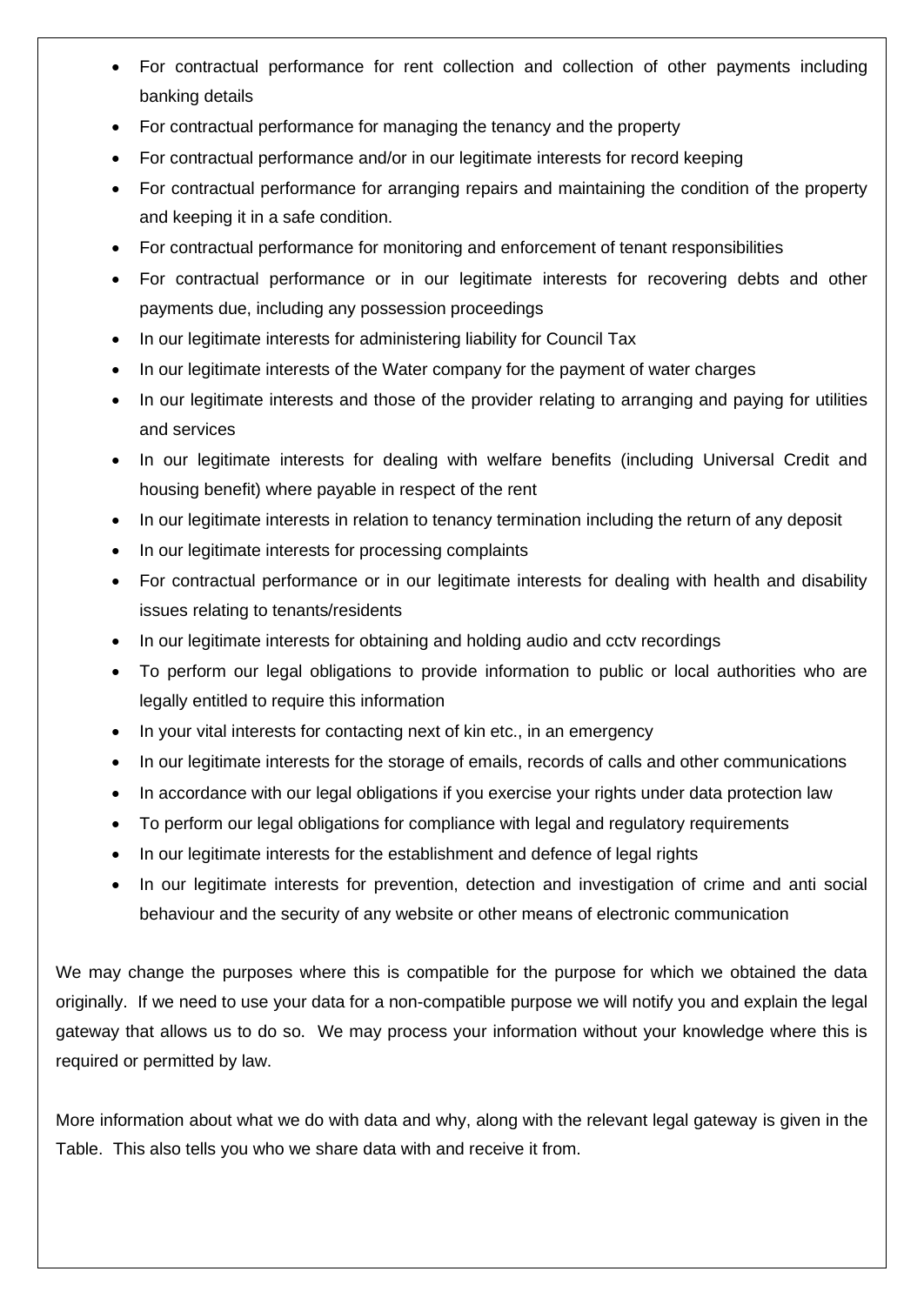### **Retaining Communications**

We will monitor, record and retain your calls, emails, text messages, social media messages and other communications. This is in our legitimate interests to maintain an accurate record of these. This may be necessary to manage your tenancy or the property or to deal with your application for a tenancy or to deal with tenants/residents or prospective tenants/residents/guarantors. We need these records for our ongoing dealings with you, including our data protection obligations.

### **Length of storage of data**

Data can only be stored on a time limited basis and not indefinitely. We will hold personal data about you for the duration of your tenancy and for seven years after your tenancy has ended. This is the statutory limitation period six years plus a further year to allow for service of proceedings should proceedings commence later. We are also required to retain information for up to six years for tax purposes. If your tenancy application does not go ahead then we retain data for one year.

### **Storage and security of data**

We have put in place appropriate security measures to prevent your personal data from being accidentally lost, used or accessed in an unauthorised way, altered or disclosed. In addition, we limit access to your personal data to those employees, agents, contractors and other third parties who have a business need to know. They will only process your personal data on our instructions and they are subject to a duty of confidentiality.

All our information is stored securely electronically on servers or devices. Certain information is also retained on a secure basis in hard copy format.

### **Telephone calls**

To protect our legitimate interests telephone conversations may be recorded electronically for monitoring and to ensure that we have a record of what is said. You or others may leave messages when calling.

### **CCTV**

When we install CCTV, this is for security purposes in cases where we consider that it is in our legitimate interests to carry out such monitoring which must be done in accordance with legal requirements. We may also use CCTV to detect breaches of the tenancy terms, e.g. in the common parts or outside the building. Recordings will be kept for these purposes.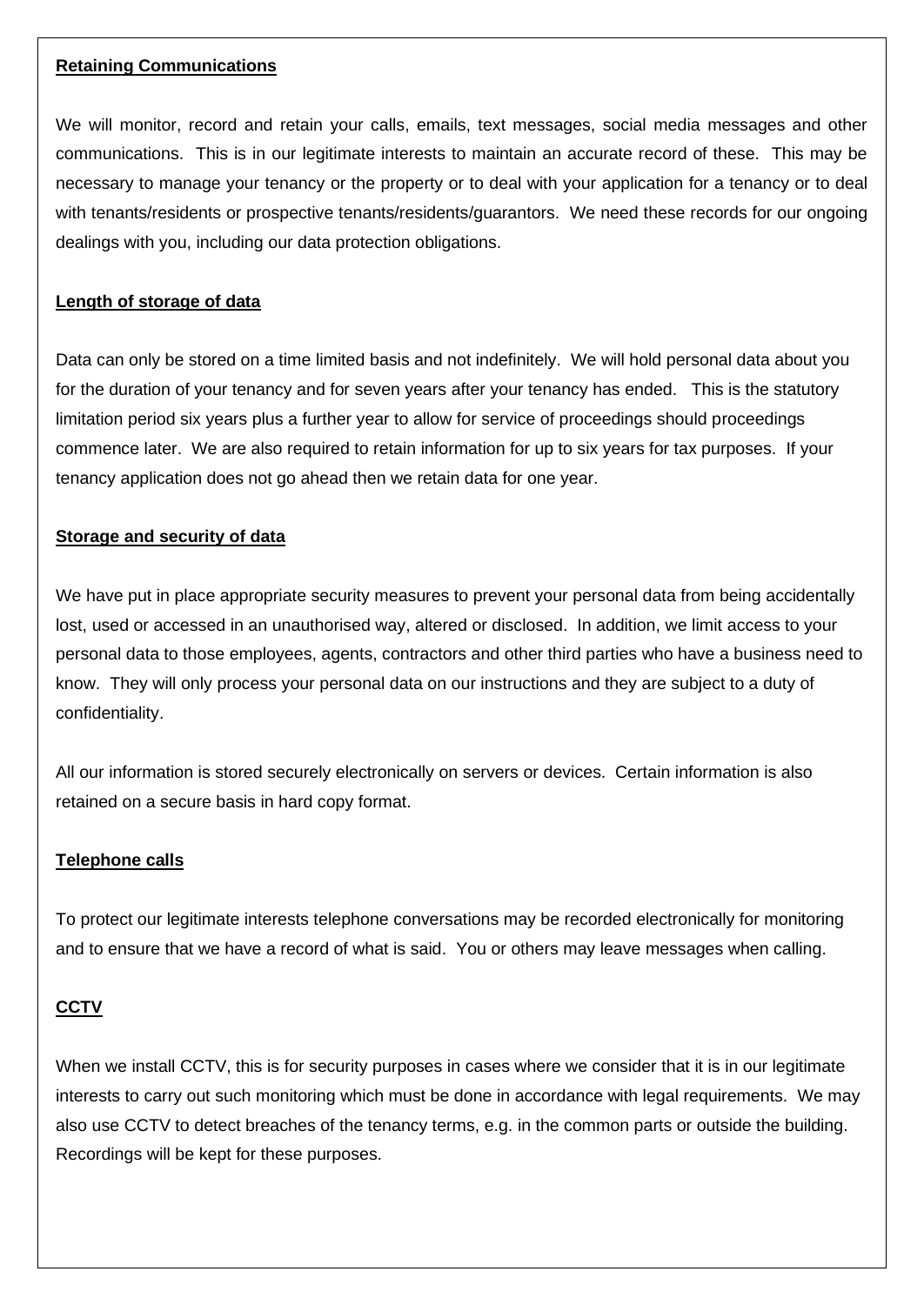### **Information legally required under your tenancy agreement**

Your tenancy agreement provides that in certain situations you must give us information when asked. This is a legal obligation because it is a contractual requirement. You should refer to the relevant clauses in your tenancy agreement which tell you the situations in which such information must be given.

### **Holding data outside the European Union**

Our email account and web provider (if any) is the provider specified in the Table. Our email account is web based. Providers store related data internationally and not necessarily within the European Union. The recipient of this data is the provider concerned. You need to refer to the provider concerned to determine if they have the required clearance (adequacy decision) from the EU authorities or whether or not, instead, there is an agreement containing appropriate and suitable safeguards and to obtain a copy of this agreement.

### **Your rights**

Where we hold personal data about you, you are the data subject. Data protection legislation gives you a number of rights. To exercise any of these rights you should contact us. You can do so by email at the address given above or you can telephone us on the number given above. You can also write to us at our address given at the top of this notice. Normally no fee is payable.

In particular you have a right to object to the processing of your information where we are processing this in our own legitimate interests or those of someone else. This applies if you feel that this impacts on your own interests or your fundamental rights or freedoms.

These rights are as follows –

- Access you have the right to make a request to be told what personal data we hold about you. This is a right to obtain confirmation that data has been processed and to have access to your personal data and the right to information details which should be provided with the privacy notice.
- Correction/Rectification if you consider any data we hold about you is inaccurate you can tell us so that where appropriate this can be corrected. Where a mistake is made in data processing then you can ask to have it rectified. Any third parties who have received the data from us should then be told of the rectification and you should be informed by us of any such third parties.
- Erasure you have a right to ask us in certain circumstances to erase any data we hold about you (the so called right to be forgotten). Individuals can request the right to have personal data erased to prevent processing in specific circumstances, i.e. it is no longer necessary, consent has been withdrawn, there is an objection and where applicable your rights etc., override the legitimate interests to continue our processing, or data has been unlawfully processed.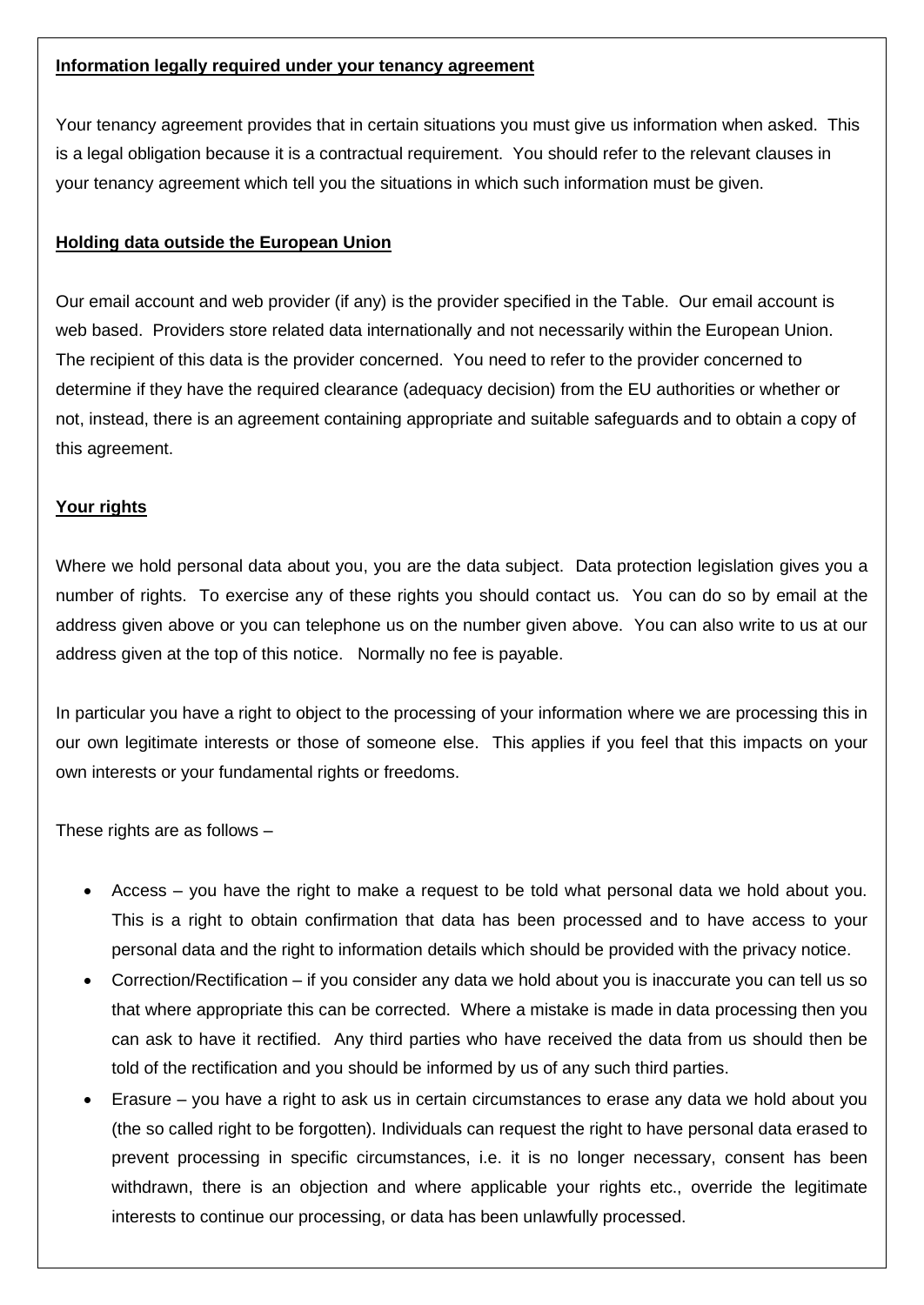- You can object to our processing of data this allows you to object to our processing of data about you. We must then stop processing data unless we can establish legitimate reason for continuing. In particular this applies where we are relying on our own legitimate interests or those of a third party to process data but it can also apply in other situations.
- Restricting processing you can ask us to suspend processing of your personal data and we must then restrict processing of data. This includes where you are contesting the accuracy of a statement or the lawfulness of the processing.
- Data portability this allows individuals to reuse their personal data for their own purposes across different services allowing them to move, copy or transfer personal data more easily.

## **Withdrawal of consent**

Where your consent provides us with the legal gateway to process data about you you can withdraw this at any time by telling us by email or post using the telephone/addresses given above.

## **Complaints**

We operate our own internal complaints policy and if you have any concerns about the way in which we collect or handle data please contact us.

Additionally, you have the right to lodge a complaint with the Supervisory Authority who is -

Information Commissioner Information Commissioner's Office Wycliffe House Water Lane Wilmslow **Cheshire** SK9 5AF [www.ico.org.uk](http://www.ico.org.uk/)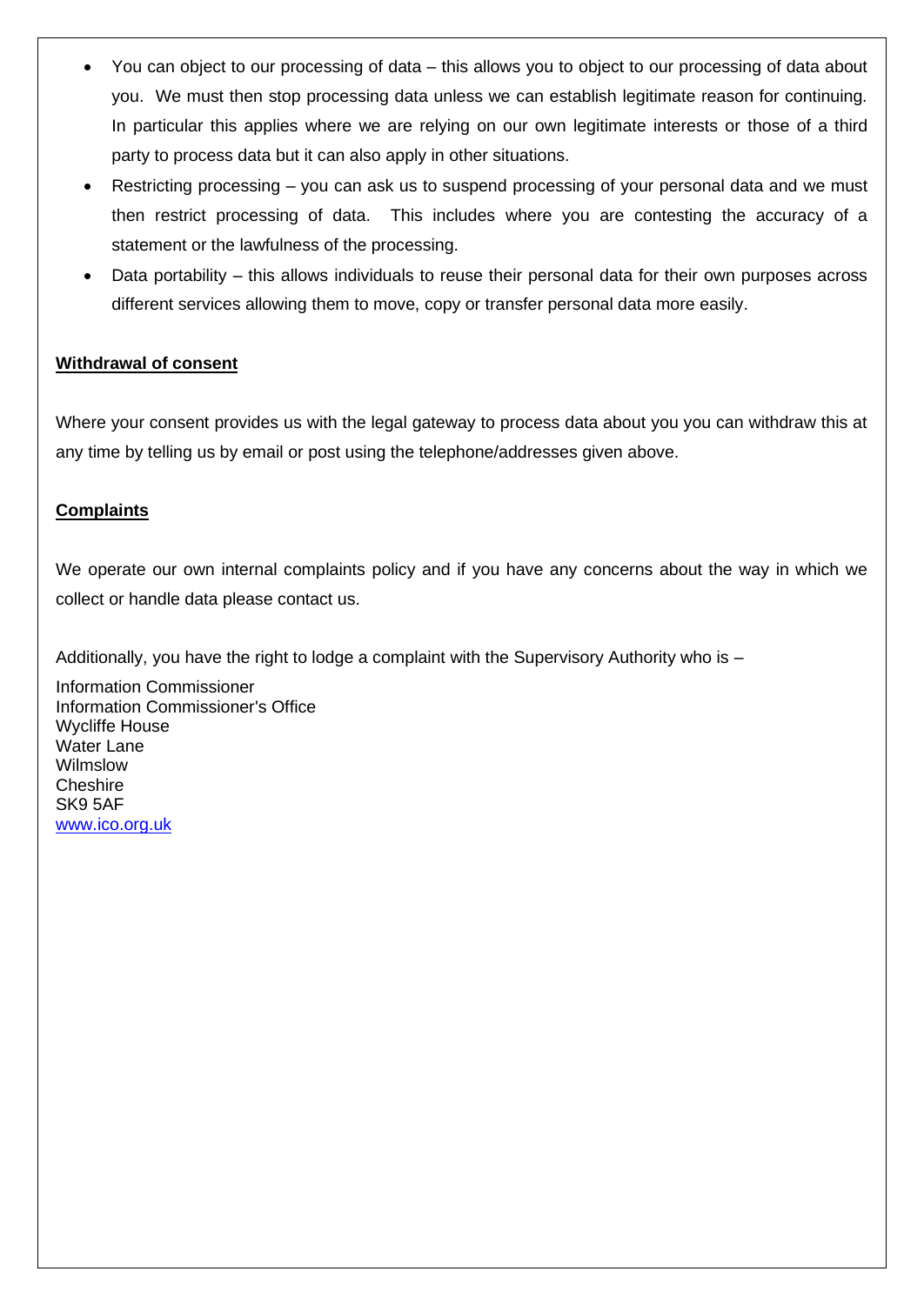### **Introduction**

### *About this Table*

As necessary, we collect, use and otherwise process different categories of information (data) about you relying on the various legal gateways available to us. This relates to your application for a tenancy/residency and, if this goes ahead, so that we can manage the tenancy and the property along with associated matters. This part of this notice gives you a general description of these processing activities for the different categories of information and the purposes for which we process your information. If you consider that we have not given sufficient details of what we do then you can make an access request for more information.

### *Background*

Renting out residential accommodation and managing tenancies and rental properties is a multi faceted. As tenants and residents are at the centre of this service, we must process your data for a large number of different purposes. Data protection law requires us to give you information about these processing activities as concisely as possible. To do so we have split information about you into different categories, which is in line with requirements in the legislation. We also have to tell you the extent for which your information can be used and shared. Due to the nature of our business information falling into one category will be combined with information in other categories to be handled by us as permitted for the stated purposes under the relevant legal gateway which we have to identify. For example, information about your identity/contact details will be combined with other categories of information to correctly identify you, e.g. when we compile our accounts or pass information about a repair over to a contractor so that they can deal with the problem at the property you rent. However, we only do this to the extent that it is necessary in the circumstances.

#### *Expressions used*

To make this Table as concise as possible we employ a number of expressions –

**Handle information** – collecting, compiling, using or storing information (data).

**Use information** – when we use information this means we consult it, compile it, refer to it to make a decision, or act on it, or combine it with other data. When using it in this way we may have to alter it.

**Share data** – this includes transferring data to someone else where this is necessary, or receive it from a third party.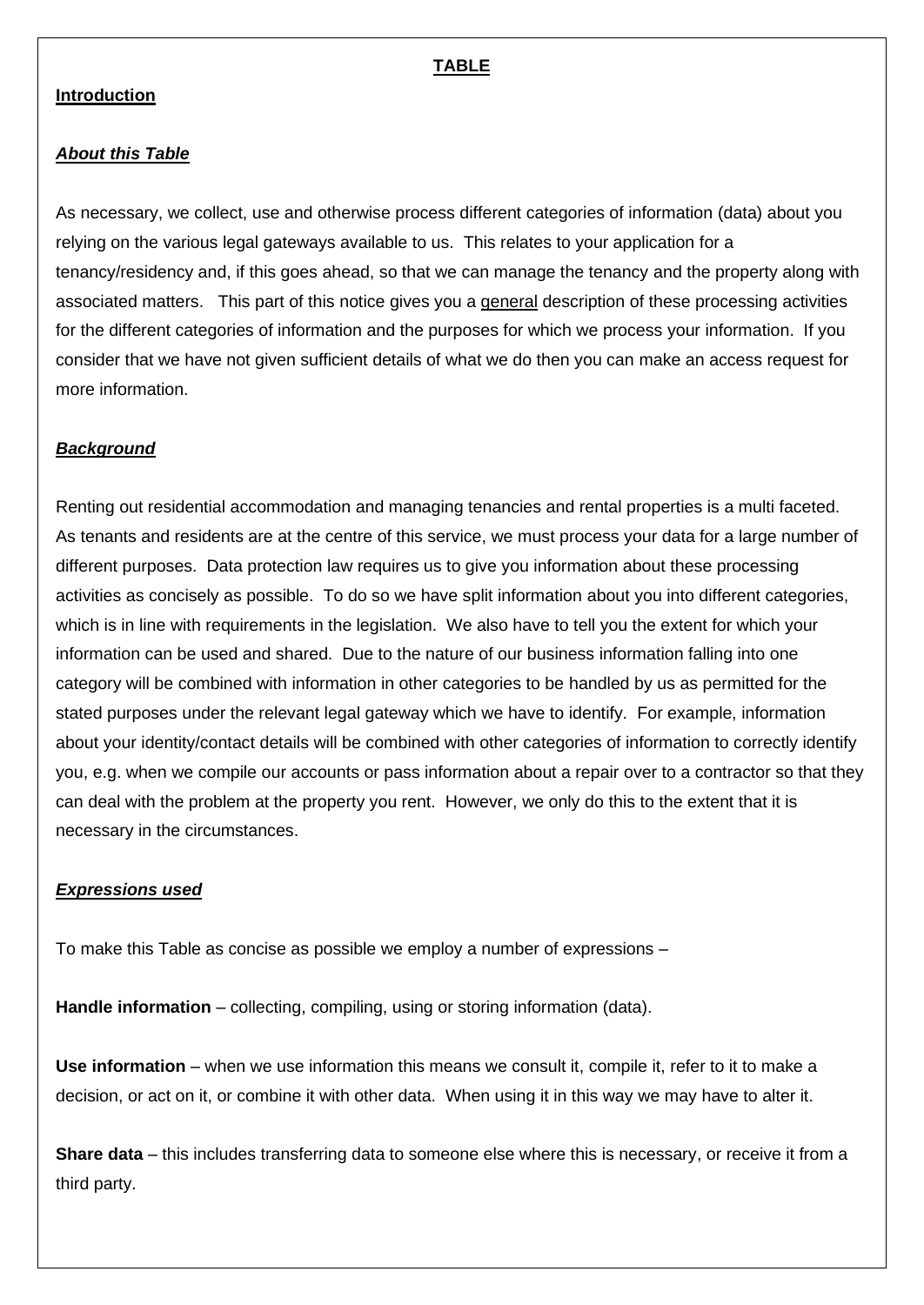**Collect data** – this is where we receive information either from you, e.g. when you sign a tenancy application form or from a third party, e.g. a reference about you.

**Compile data** – this is where we use information about you which we have collected to generate information about you, e.g. our rent payment records or repair records.

**Next of kin etc.** – this includes close relatives.

### *Altering Data*

We are required by data protection legislation to keep your information up to date and it is of course in our own legitimate interests to do so for us to ensure that we have accurate records. For example, we keep our record of your rent payments up to date as they are received.

### *Storing Data*

We keep information both electronically and in a manual filing system to maintain our records. We do this because we need to use it from time to time. Normally the legal gateway permitting us to do so which will apply will be the same as applies when we use the data. Additionally, however, there are legal obligations to retain data under data protection law, taxation legislation and housing law. We also need to do so to fulfil our contract with you. In our own legitimate interests, we also need to retain information to deal with enquiries or disputes and for audit purposes.

#### *Destruction of Data*

We delete/destroy data once it is no longer needed. This is a requirement of data protection law. This notice tells you the period for which we normally store data.

#### *What this Table tells you*

Information is handled as necessary from time to time. As already stated, information falling under one category can be amalgamated with or added to information in another category in order to carry out the stated purposes.

Part 1 of this Table tells you, depending on the relevant category of your information, what our processing activities are and what is the legal gateway permitting processing as well as the purpose for which we carry out these processing activities.

Where the legal gateway in question is our own legitimate interests (or those of a third party) we identify the relevant legitimate interests.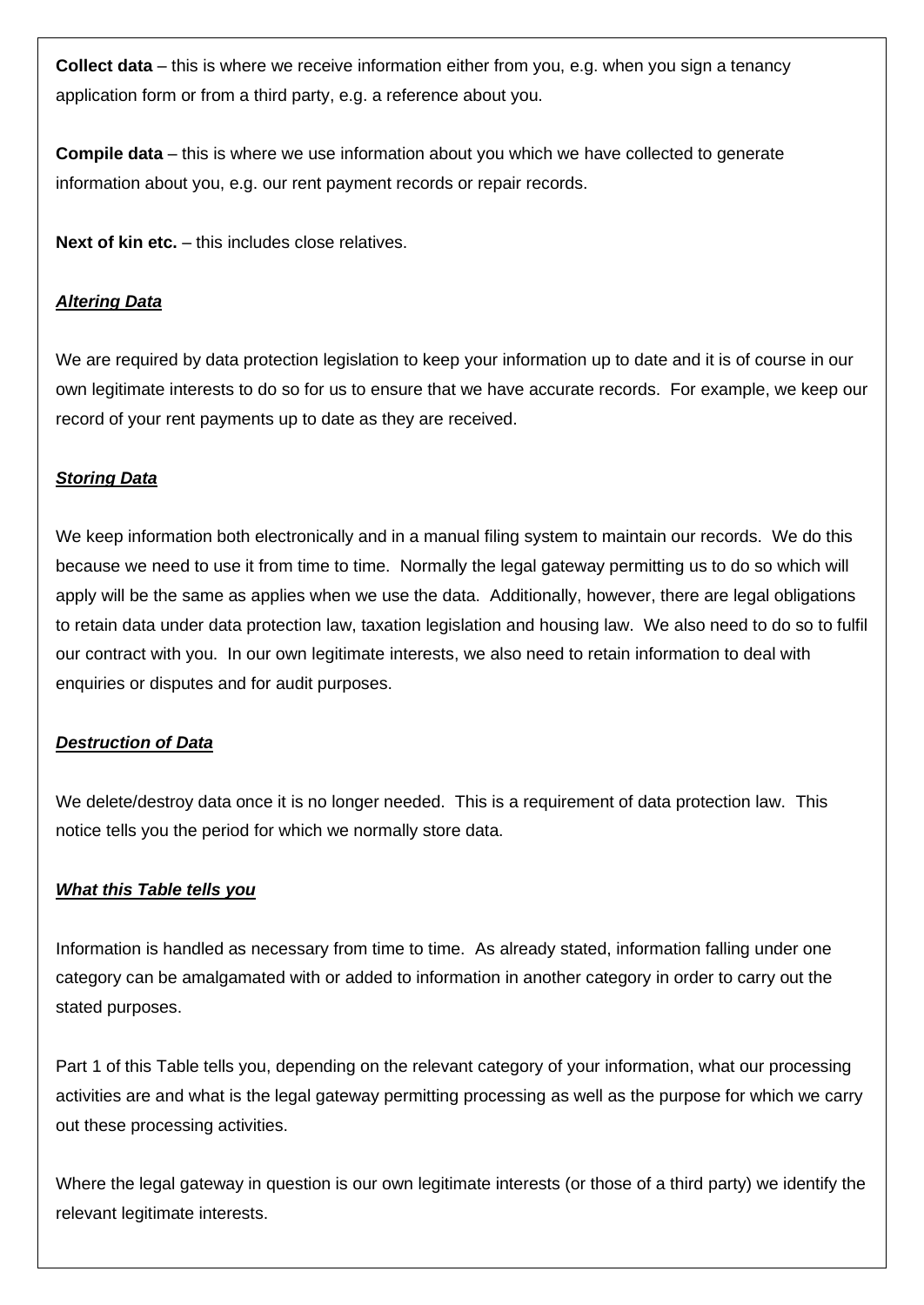Details about sharing data are set out in Part 2, whether we transfer it to someone else or receive from a third party.

# **Part 1 – Collecting, compiling, using and storing your information**

In this Part we list out the different categories of your information, briefly explain them where needed, explain what we do with the information and why, as well as specifying the relevant legal gateway we rely on to do so.

We use the word "handle" to cover collecting, compiling, using or storing this information.

## **Identity and contact details**

- 1. This includes name, contact details, date of birth and national insurance number
- 2. We handle this information in order to enter into the tenancy agreement and subsequently to manage the tenancy and the property. This is done to perform the contract.

# **Personal and background information**

- 1. This includes details of the tenant's present residence and their current landlord (if any), current occupation and status, employed, student etc., employer or educational institution, state benefits received, details of other residents, any bankruptcy or county court judgments, next of kin etc., pets and any photographs of yourself.
- 2. This information is handled to evaluate your suitability as a tenant. This is done for our own legitimate interests. These are to ensure that any let is to reliable tenants and residents with suitable guarantors where applicable.
- 3. We also handle this information which relates to next of kin etc., to contact them in the event of an emergency. This is to protect your vital interests.
- 4. This information will also be handled if we need to trace you to contact you in connection with the tenancy or the property or to pursue a claim against you, e.g. for rent arrears. This is in our own legitimate interests. These are to enforce your obligations, deal with property left behind at the property or to recover property.

## **Bank details**

- 1. This includes details of your bank, building society or other paying organisation, including those operating digitally/online.
- 2. We handle this information in order to receive payments from you or on occasion to make payments to you. This is done to perform our contract.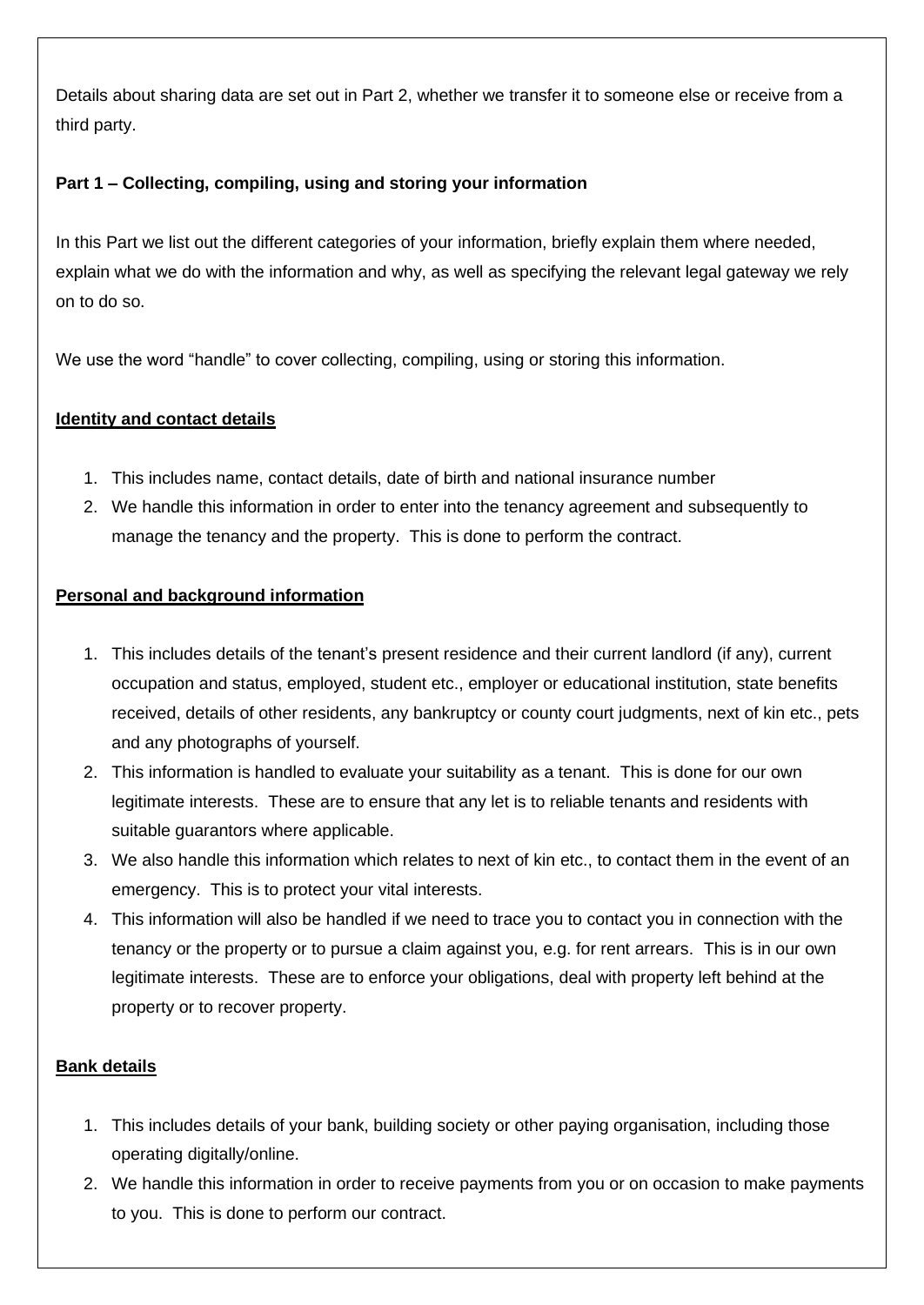- 3. We also handle this information if we seek to make recovery from you of unpaid debt. This is in our own legitimate interests. These are to recover what is due to us.
- 4. We also handle this information as part of our verification of your suitability as a tenant, including to protect against money laundering. This is in our own legitimate interests to ensure that we let to suitable tenants/residents and do not receive proceeds of crime.

# **Tenancy details**

- 1. This includes renewals of the tenancy. Information within this category includes the address of the property, start date for the tenancy, period of occupancy, rent and other payments.
- 2. We handle this information to prepare and complete the tenancy agreement and then to manage the tenancy and the property. This is done to perform our contract.
- 3. Tenancies are renewed by agreement. This will involve a request from you. We handle information about the renewal of tenancies. This is done for contractual performance.
- 4. Where you are a joint tenant or there are residents living with you details of any other joint tenant or resident are linked with the tenancy/property.
- 5. We handle this information to prepare and complete the tenancy agreement and thereafter to manage the tenancy and the property. This is done so that we can form a contract.
- 6. Where there is a guarantee, e.g. from a parent, we collect information about the identity and contact details of the guarantor, background information about the guarantor and details of property owned. This is then linked to your tenancy and the property.
- 7. We handle this information to protect our own legitimate interests. This is to provide security for the payment of the rent and to ensure compliance with tenancy obligations.

## **Deposits (if any)**

- 1. This includes the amount of a deposit, who pays it and in what shares and the steps taken to protect the deposit.
- 2. We handle this information to deal with the deposit received and to administer the deposit. This includes handling information about persons who contribute towards the deposit who are not a tenant. This is done both for contractual performance and to ensure compliance with legal obligations relating to handling deposits under the Deposit Protection Legislation. This is to secure payment of the rent and compliance with tenancy obligations.
- 3. We also handle deposits at tenancy termination and this is dealt with under that section.

## **Immigration/right to rent checks (England only)/verifying tenant's identity**

1. Under immigration legislation we check that each tenant and adult resident in the property has the right to rent. This includes retaining copies of passports, driving licences and other specified documentation. We must retain this for inspection if required by the Home Office.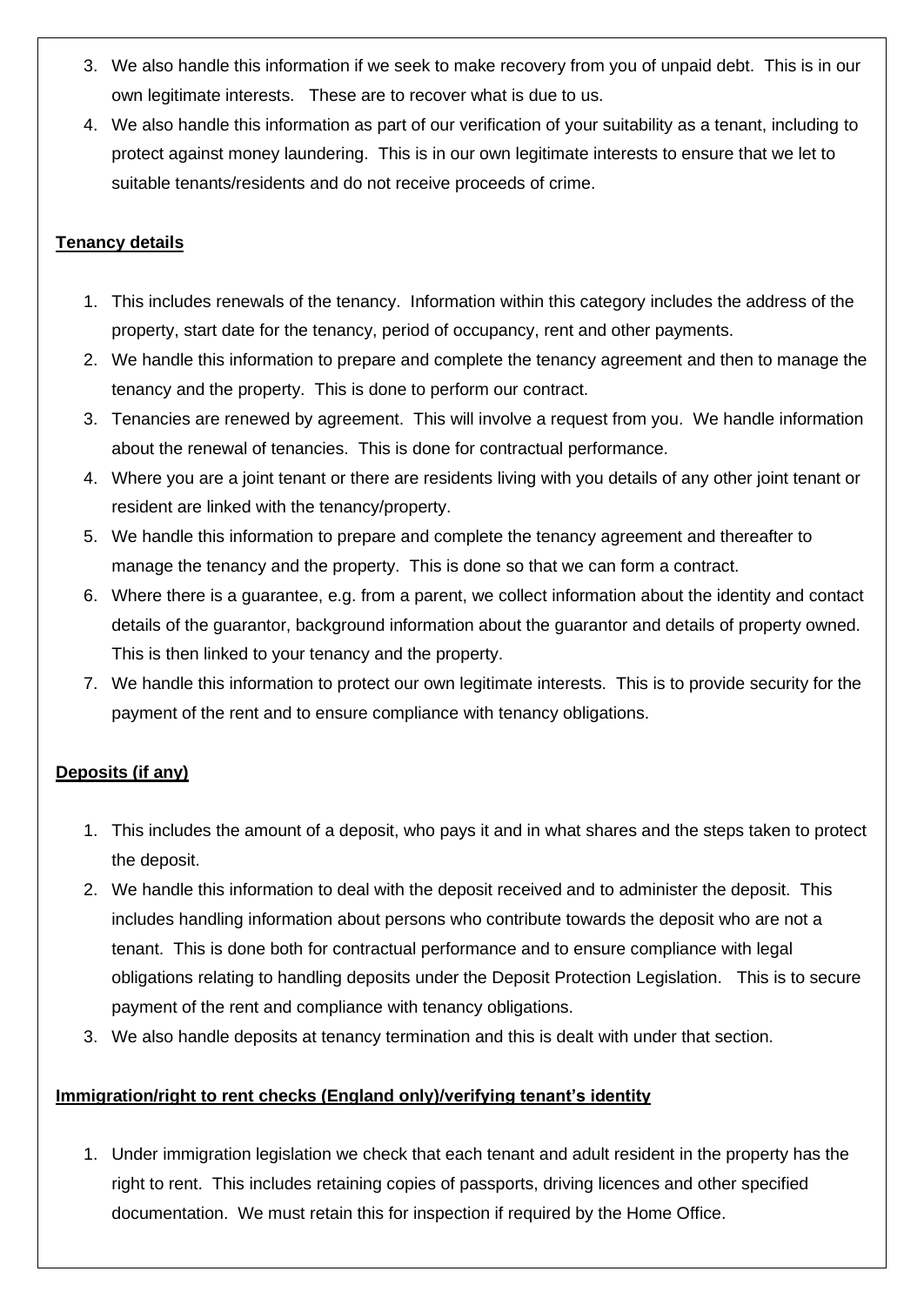- 2. We handle this information in accordance with the requirements of immigration legislation in order to carry out our legal obligations.
- 3. We also handle this information in order to verify the identity of tenants and residents along with guarantors in order to protect our legitimate interests. These are to ensure that we are dealing with the correct person. This is done in Wales as well as in England for this purpose.

## **Rent and payment collection**

- 1. This includes records we compile to record receipt of rent and other payments from you and associated documentation relating to such payments. This also includes any documentation where we need to issue reminders for payment, including levying charges for interest or fees for late payment.
- 2. We keep this information in order to compile correct and up to date records. This is done for contract performance.

## **Recovery of arrears, claims and possession proceedings**

- 1. In the event of non-payment of rent or other payments due, or if there is non-performance of the contract (including allegations against ourselves) then we record this and enter into relevant communications. This includes information and documentation related to any proceedings which may be commenced or brought against us in relation to these matters, including proceedings to recover possession of the property.
- 2. We handle this information in order to pursue recovery of what is owing to us and to enforce our rights, to defend claims, and to recover possession of the property. This is done in our own legitimate interests. These are to protect our property interests, to enforce our rights and to ensure payment due to us is made, as well as to defend any claims brought against us.

### **Repairs/housing standards/health and safety**

- 1. This includes condition surveys, inspection reports, reports of repairs required and information about actions taken. This extends to conditions and standards generally at the property including health and safety, e.g. gas safety.
- 2. We handle this information to ensure that the property and its contents are properly maintained. This is done both for the purposes of contractual performance and, where applicable, to comply with our legal obligations.

### **Breach of tenancy agreement/nuisance etc.**

1. This includes complaints which we receive or information which we hold relating to alleged breaches by a tenant or resident (which could include a child) including nuisance and anti social behaviour.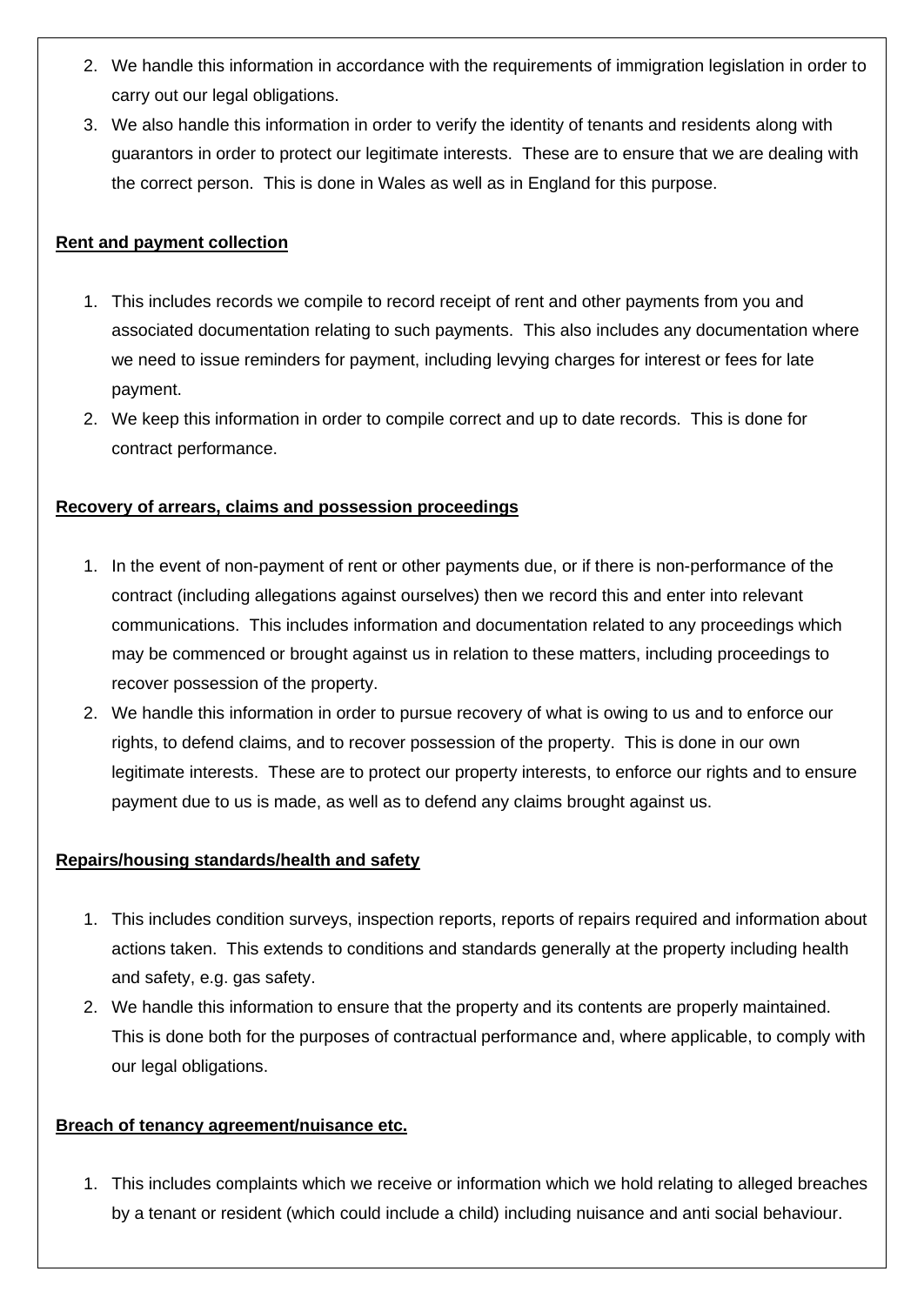This includes records and related communications. This includes complaints about these matters made by neighbours or other tenants or residents.

- 2. We handle this information so as to ensure that tenancy obligations are complied with and that tenants and residents live harmoniously with neighbours. This is to protect our own legitimate interests and the legitimate interests of affected third parties. These legitimate interests are ensuring the tenancy obligations are complied with as well as the prevention and detection of crime and anti-social behaviour.
- 3. We also handle this information under a legal obligation where there is a selective licensing area in force or where the property is a licensed house in multiple occupation (HMO) or under the licensing scheme operating in Wales.

## **Council Tax liability**

- 1. Notification is given to the local authority in relation to tenant/resident liability for Council Tax. This can include information about the period of occupancy as well as former and subsequent addresses.
- 2. We handle this information in order to ensure that the liability for Council Tax is dealt with correctly. This is done to protect our own legitimate interests and those of the local authority. These are for the correct billing and collection of Council Tax and to ensure that we do not have to meet Council Tax liability ourselves where this is not appropriate.
- 3. In the event of the local authority serving a statutory notice we then we must supply this information to comply with our legal obligations.
- 4. Where appropriate the tenant may be entitled to a reduction in Council Tax (formerly called Council Tax benefit). Information is handled relevant to claims made by tenants. This is in the interests of the local authority administering the scheme to see that benefits are properly calculated and paid.

### **Water charge payments**

- 1. This relates to notification to a water company of the tenants/residents who are living at the property their periods of occupancy and it can include previous and subsequent addresses. It also relates to communications between ourselves and the water company concerned.
- 2. We handle this information to establish liability for water charges in our own legitimate interests and those of the water company concerned. This is to ensure that legal liability for payment of water charges is correctly established and discharged.

## **Utilities and other service providers**

1. We arrange and establish liability for payment of gas and electricity consumed at the property and any services which are provided, e.g. Broadband or cable tv. These services may be provided as a requirement under the tenancy agreement. It includes communications about changes of tenants,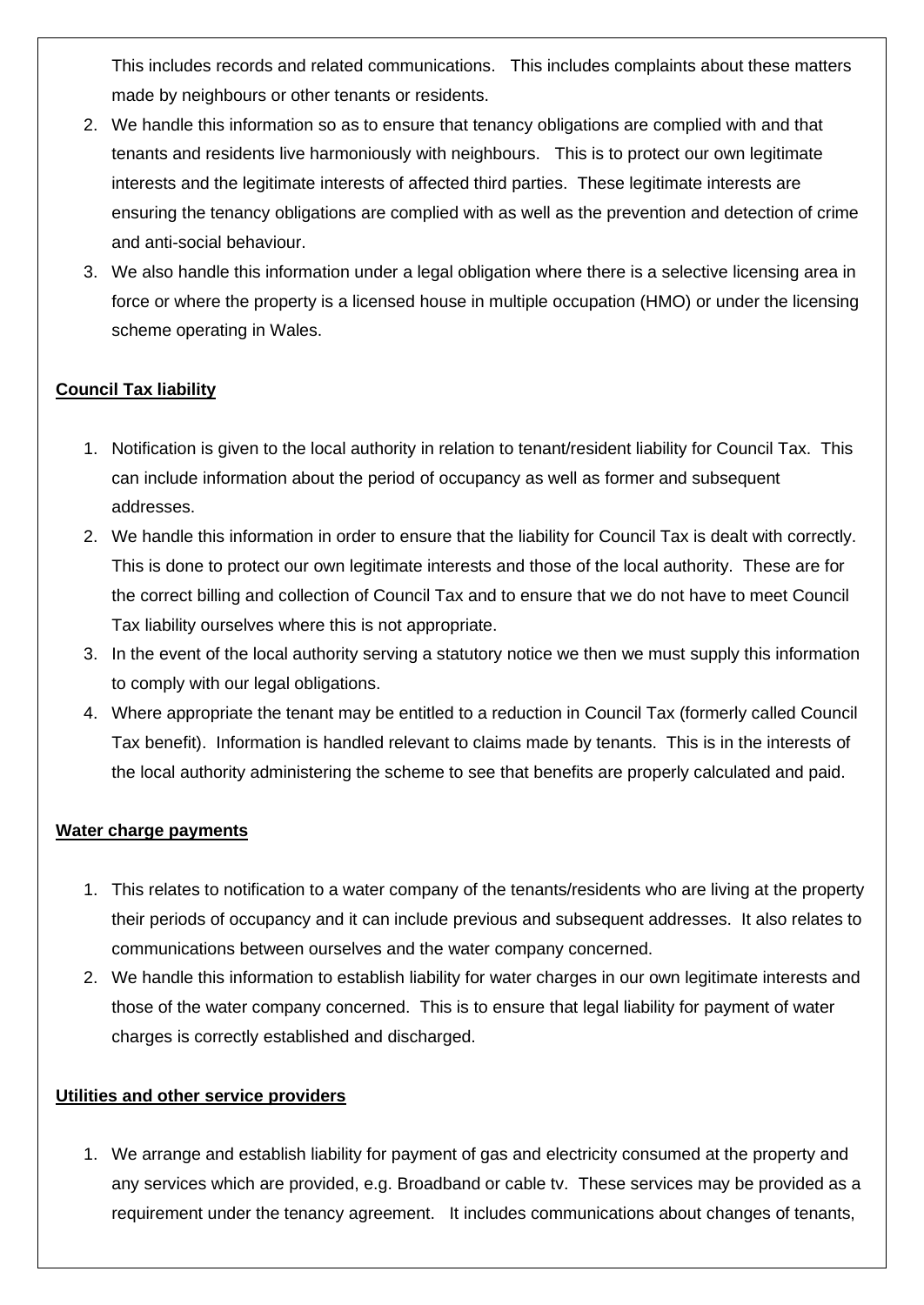interruptions and disconnection of supply and work to be carried out in connection with utilities and services such as the installation of smart meters/replacement meters.

- 2. We handle this information in order to arrange provision of utilities and services and ensure that the correct liability for relevant charges is established and that these are paid for. This is done in our own legitimate interests and those of the utility company/provider concerned. These are to ensure utilities and services are provided and that liabilities are paid.
- 3. We also handle this information in order to deal with breakdowns, interruptions and disconnections and to ensure that the appropriate quality of service is provided. This is done in our own legitimate interests. These are to ensure that requisite utilities and services are available and are provided at the property.

### **Universal Credit/Housing Benefit/Local Housing Allowances**

- 1. Where eligible a tenant will be entitled to the appropriate welfare benefits to assist them to pay rent. Information may be required by the Department for Work and Pensions (DWP) or local authority to verify entitlement. Normally, payment of benefit is made direct to the tenant; however, if the tenant is vulnerable or there are arrears, payment of benefit can be made direct to us. This extends to Council Tax reductions (the old Council Tax benefit).
- 2. We handle tenancy details and rent payment records, including information about arrears of rent, and the tenant's personal circumstances, relevant to the processing of claims and the administration of benefits. This is done for contractual performance. It is also carried out in our own legitimate interests to secure payment of rent due to us.
- 3. We handle information relevant to applications for benefit and in particular applications for direct payment to ourselves including reasons for non-payment of rent. This is for contractual performance.
- 4. On occasion where direct payment has been made to us there may be claims by the benefit authority for recovery of overpayments. We handle information relevant to such claims. This is done for our own legitimate interests. These are to ensure that we can collect and retain rent due to us.

## **Tenancy termination**

- 1. A tenancy may run out and the tenant leaves. Tenants can leave early while the tenancy is still running on. We may serve notice requiring the tenant to vacate and, if need be, enforce this by court possession proceedings.
- 2. Tenancy terminations of whatever kind also involve the return of any deposit paid, possible claims against guarantors, claims on rent insurance or property insurance, arrangements for tenants/residents to vacate the property, tenants/resident's property being left behind. They also give rise to issues around the state and condition in which the property has been left, e.g. cleanliness.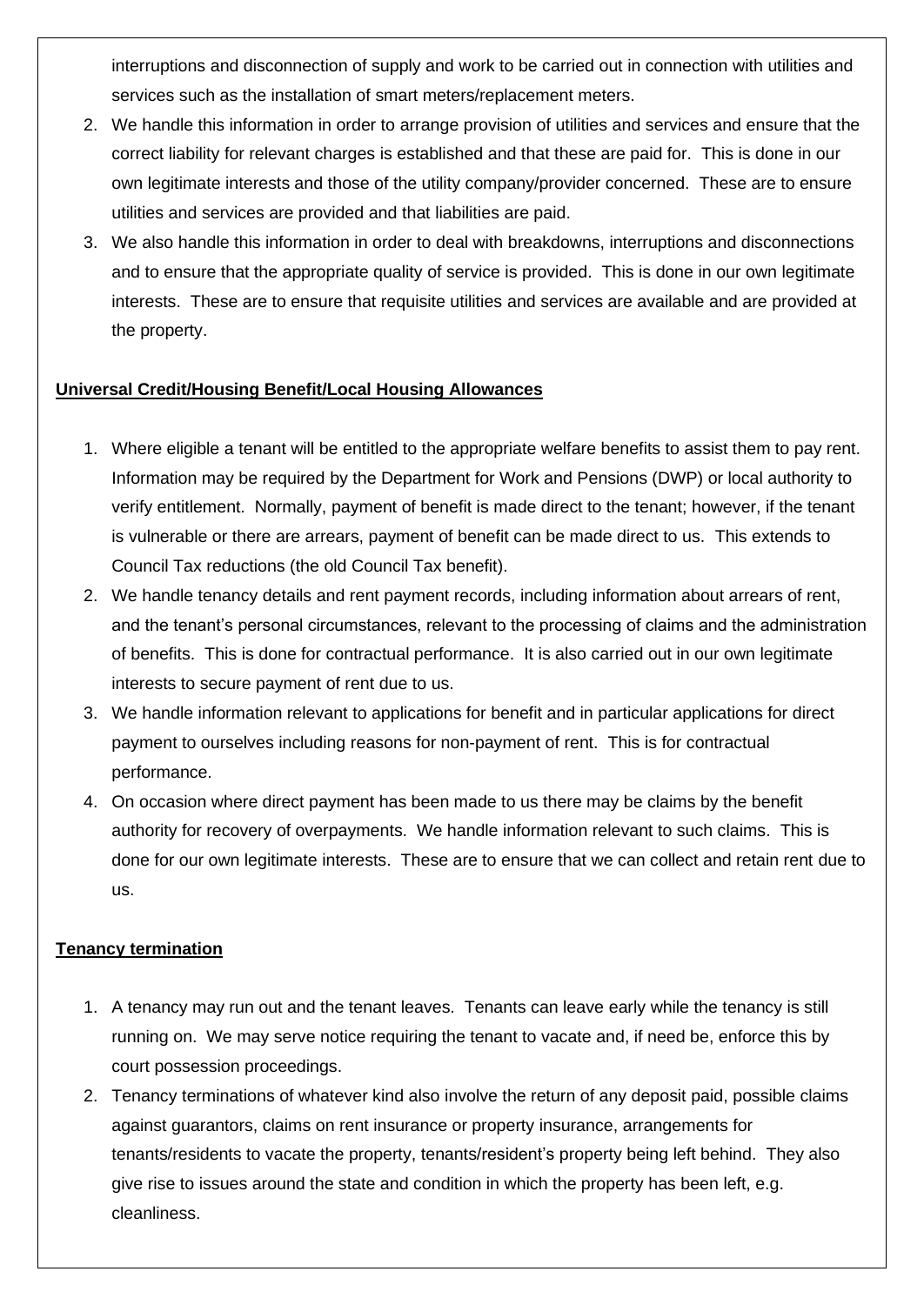3. We handle information relevant to these matters concerning tenancy termination. This is done in our own legitimate interests. These are to ensure that the property is returned to us in a proper state with vacant possession and that all appropriate financial claims by either party against the other are correctly dealt with. These include our obligations in relation to the refund of deposits, to comply with our contractual obligations between us and the tenancy deposit scheme with whom the deposit is protected.

# **Complaints**

- 1. We operate a complaints procedure which may be informal. Although we will do all we can unfortunately sometimes things go wrong so complaints may arise.
- 2. Information handled concerns complaints which you may make or which may be made on your behalf. These will give rise to communications and records being compiled by us.
- 3. We handle complaints with a view to resolving these, although this might involve external intervention, e.g. by the courts.
- 4. We handle complaints for contract performance. This is also done in our own legitimate interests. These are to protect ourselves against claims and to ensure that the complaints are properly resolved.

## **Health/disability**

- 1. Importantly, this is sensitive personal information to which additional protections apply. We may be given information about your health (whether mental or physical) or disabilities.
- 2. Health information may be given to us to explain your absence from the property or as a reason why rent has not been paid. You may wish us to have information about your health so that we are aware of how you may need assistance on occasion. This could also be information about health or disabilities affecting someone else which impacts on you.
- 3. We may be given information about your disabilities so that we can make particular arrangements for you, including any adaptations which may be required to make under disability discrimination legislation.
- 4. We handle information about your health or disability, and the health of others depending upon the circumstances to assist us in the management of the tenancy and the property. This may be to protect your vital interests. It may alternatively be for contractual performance where it affects your ability to perform your contractual obligations under the tenancy agreement. It will be in our own legitimate interests if we are told of any medical condition which affects you. This is so we are aware of possible impacts on you.
- 5. In regards to information concerning any disability, we handle this information to assist in the management of the tenancy and the property. This may also be under a legal obligation where we are obliged by law to make provision to deal with your disability.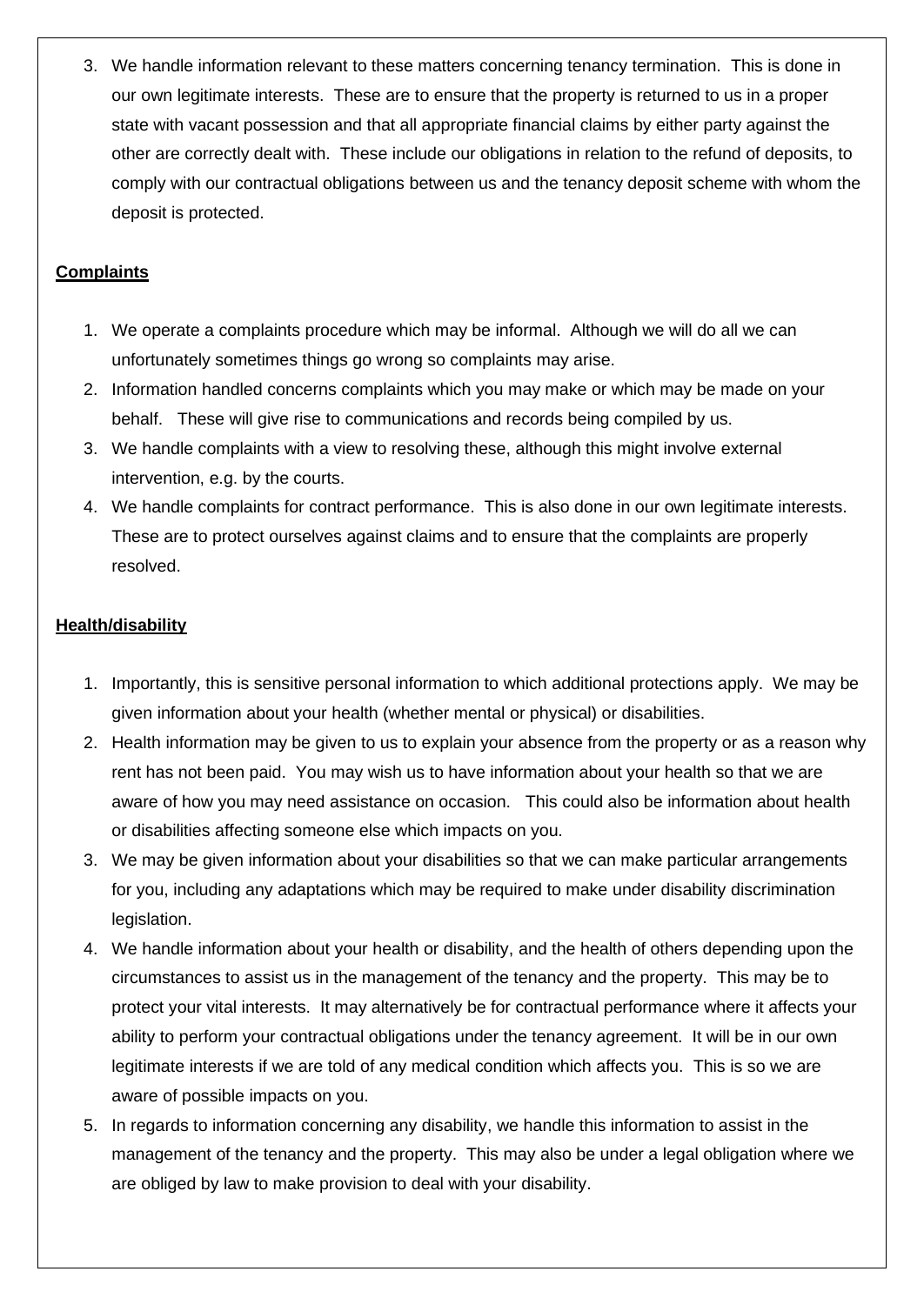6. In addition, as this is special category data, additional legal requirements are imposed upon us about your health and/or disability and we may request your consent to handle this information.

## **CCTV and Audio**

- 1. If we operate cctv you will be given information about this. We may operate cctv to cover common parts or the exterior of the premises.
- 2. We may also hold audio recordings, e.g. messages from you on telephone answering machine or mobile phone.
- 3. Where cctv is operated this is for the safety and security of the premises in question and for the prevention and detection of crime and anti social behaviour, as well as monitoring tenancy obligations. This is done in our own legitimate interests. These include the protection of our property and ensuring compliance with tenancy obligations as well as the safety and security of tenants, residents and neighbours.
- 4. We handle audio recordings to assist with accurate record keeping. This is done for contract performance or in our own legitimate interests. These are to ensure that we have reliable records of communications.

# **Correspondence etc**

- 1. Correspondence includes all ways in which we receive communications from whatever source. This includes emails, text messages, social messaging and messages, letters and documentation. This can include photographs and other visual recordings.
- 2. We handle these communications initially relating to entering into the tenancy agreement and then for the management of the tenancy and the property, as well as associated matters arising under the various categories of information referred to in this Table. This is done for contractual performance where applicable, to carry out any applicable legal obligations imposed on us, to protect your vital interests, or in our legitimate interests. These legitimate interests are to ensure that we have the necessary information relating to these matters and for accurate record keeping.

# **Websites and online platforms**

- 1. Information about you is available in the public domain, often put there by you. This can be accessed by appropriate searches which allow for access to the websites which hold this information.
- 2. Information about you is also made available when you access online platforms, e.g. to enquire about properties which are available for renting.
- 3. We handle this information to assess your suitability for tenancies/residency and for the management of the tenancy and the property. This is in our own legitimate interests to ensure that tenants/residents are suitable and that the tenancy and the property are effectively managed. This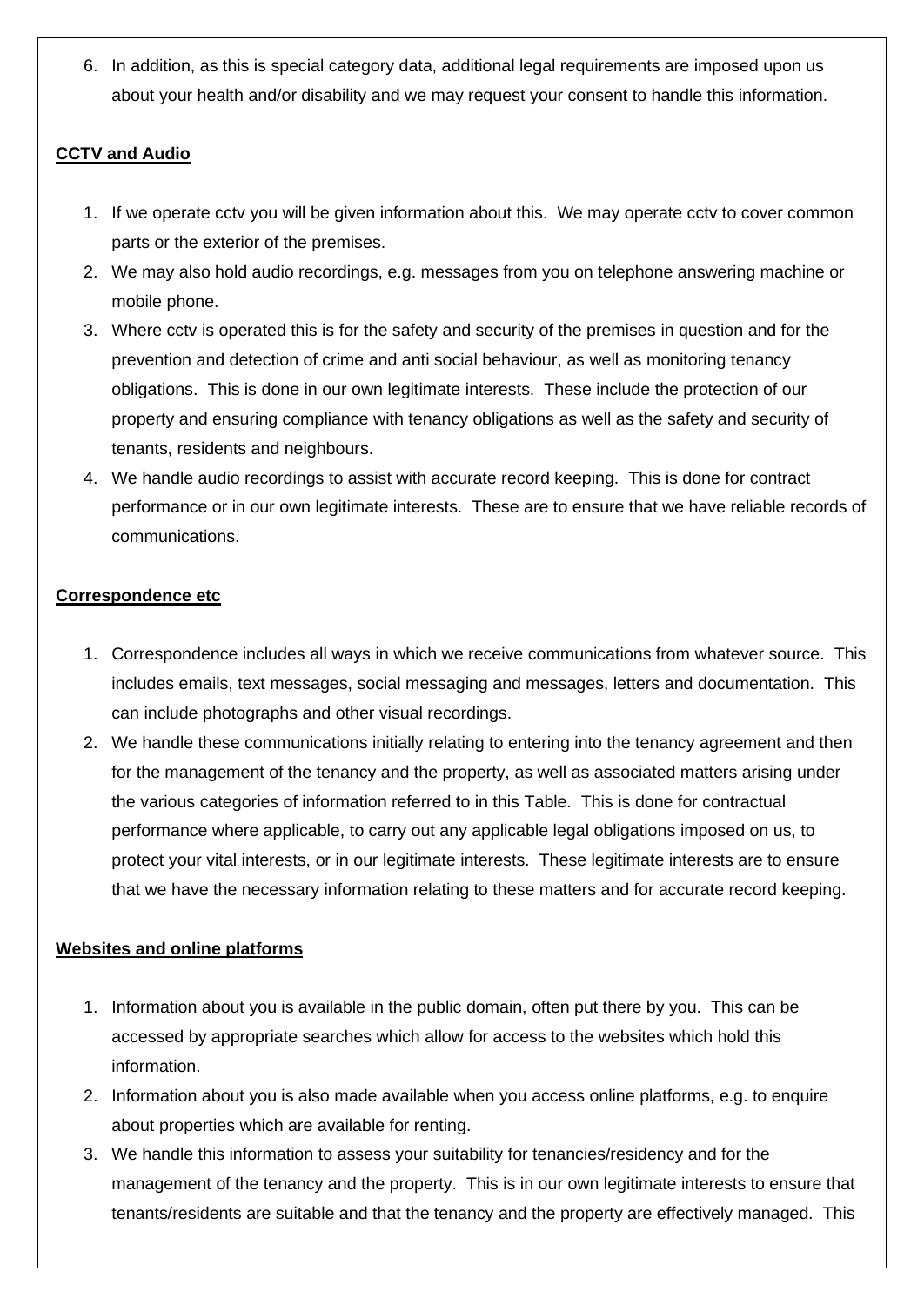can include ensuring that tenancy obligations are performed. These legitimate interests are to ensure that our property interests are protected and our rights are enforced.

4. We handle information received via our online platforms for contract performance, including arranging lettings and entering into tenancy agreements.

## **Insurance**

- 1. We insure the buildings and may insure contents belonging to us. We may also insure against public liability, including liability to yourself for injuries and rental insurance, in the event of rent arrears or other tenancy default.
- 2. We handle information about you which may be relevant to our insurances to arrange cover, to administer insurance contracts, to renew insurances and to make claims. Contractually we are under certain duties, e.g. to disclose information to the insurers. We handle this information to protect our legitimate interests. These are to ensure that appropriate risks are adequately insured against and to recover any sums due to us under the policy as a result of claims.
- 3. It is your responsibility to insure your own contents/belongings. You may seek information from us relevant to arranging such insurance or making claims. We handle this information and will do so with your consent which is provided as part of your request for any assistance or information.

### **Flat management**

- 1. This applies in particular where the property is a flat. This flat will be held by us under a lease or subject to other contractual arrangements which will set out various responsibilities for the upkeep, insurance etc., of the block including common areas. The lease or other arrangements place contractual obligations on us which in turn may be passed on to you under the terms of the tenancy.
- 2. We handle information about you in order to carry out our responsibilities under these leases/arrangements. This is done in our own legitimate interests and in the interests of the freeholder etc., of the block so as to ensure that respective obligations are properly performed.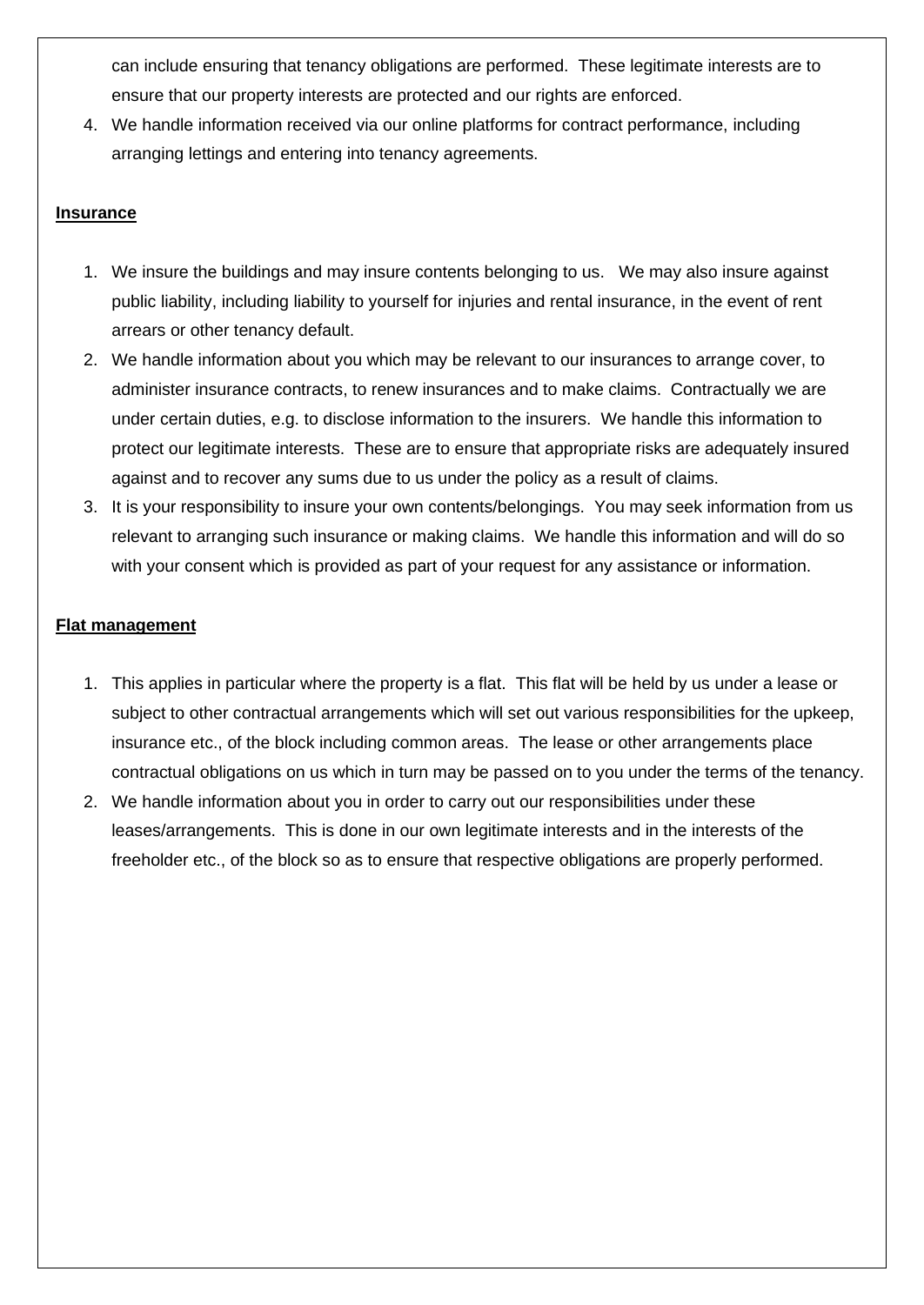### **Part 2 – Sharing Information**

### **Introduction**

We share your information with various persons, organisations and public authorities as necessary. This involves us either transferring your information to others or collecting it from them, depending upon the circumstances. This Part of the Table gives you details about this. It can be a two-way traffic between ourselves and others. In some instances, we may collect information about you from someone else following a request by us to them to provide this information.

Where we collect information from others (third parties) we have to tell you the source of this information, whether or not it is publically accessible, the nature of the source (i.e. whether it is publically or privately held) and the types of organisation from whom the information is obtained. Where possible we need to name the source as well but often this cannot be done. The required details appear in this Part of the Table.

Where information is received from a private person/body or a public authority, this information will not normally be publicly accessible, however in some instances it will be. Information which will be publically accessible will be information such as Council Tax bandings and information available in public registers, e.g. registers of births and other available public registers.

We share identity and contact details with all persons, organisations/authorities referred to below. This category of information is linked with the other information in every category for the purposes and under the legal gateway specified under each of the other categories of information. This is to ensure that you are correctly identified and, if need be, can be contacted.

## **A – Sharing of certain categories of your information**

We share certain categories of your information (both transferring it to them and collecting it from them as necessary) with private persons/organisations and public authorities as necessary.

In Section B we go onto explain that, as necessary, certain private persons/organisations and public authorities can share any of your information (irrespective of its category).

Table 1 below identifies the different categories of your information and specifies the private persons/organisations/public authorities with whom these different categories of your information are shared as necessary. This Table should be read in conjunction with Table 2 (private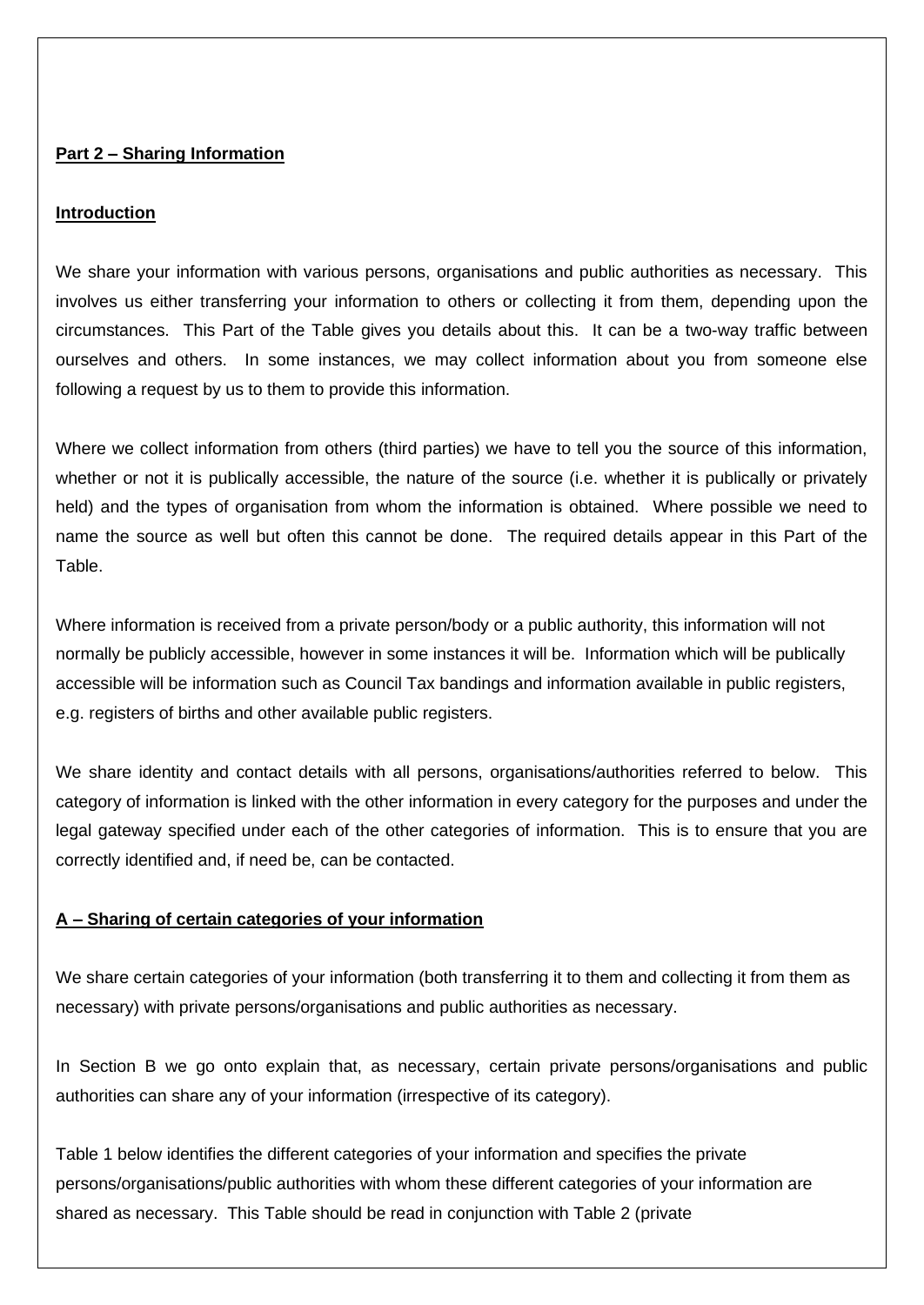persons/organisations) and Table 3 (public authorities). Tables 2 and 3 explain why we share your information with these persons/organisations/public authorities and the legal gateway which allows this to happen.

Depending on the category of data concerned you should also refer to that category under Part 1 above because the purposes set out for which we handle data and the legal gateway for doing so also usually apply when we share data with others.

## **Table 1 – Data categories and who they are shared with**

| Data category                      | With whom we share the data                                            |  |  |  |  |  |
|------------------------------------|------------------------------------------------------------------------|--|--|--|--|--|
| Personal/background information    | Other landlords/employers; debt collectors/tracing agents; next of kin |  |  |  |  |  |
|                                    | etc.; insurers; banks etc.                                             |  |  |  |  |  |
| <b>Bank details</b>                | Our bank, credit reference agency; debt collects/tracing agents        |  |  |  |  |  |
| Tenancy details                    | Other landlords/employers, benefit authority, taxation authority       |  |  |  |  |  |
| Deposits (if any)                  | Tenancy deposit body; debt collectors/tracing agents; taxation         |  |  |  |  |  |
|                                    | authority                                                              |  |  |  |  |  |
| Immigration/right to rent checks   | Home Office; credit reference agency (for verification of identity)    |  |  |  |  |  |
| (England only) and verification of |                                                                        |  |  |  |  |  |
| tenant's identity                  |                                                                        |  |  |  |  |  |
| Rent and other payments            | Bank, benefits authority, taxation authority, joint tenants/resident's |  |  |  |  |  |
|                                    | guarantor, insurers, other landlords                                   |  |  |  |  |  |
| Recovery of arrears, claims and    | Debt collectors/tracing agents, other landlords, taxation authority,   |  |  |  |  |  |
| possession                         | joint tenants/residents, guarantors; insurers                          |  |  |  |  |  |
| Repairs/housing                    | Contractors, tradespeople, etc., deposit protection body, joint        |  |  |  |  |  |
| conditions/health and safety       | tenants/residents, freeholder flat management etc., guarantors         |  |  |  |  |  |
| Breach of tenancy                  | Contractors, tradespeople etc., deposit protection body, joint         |  |  |  |  |  |
| agreement/nuisance etc.            | tenants/residents, guarantors, educational institution, neighbours,    |  |  |  |  |  |
|                                    | other residents etc., freeholder, flat management agents etc.,         |  |  |  |  |  |
|                                    | insurers                                                               |  |  |  |  |  |
| <b>Council Tax liability</b>       | Taxation authority (local authority)                                   |  |  |  |  |  |
| Water charges                      | Anglian Water or other water companies                                 |  |  |  |  |  |
| Utilities and services             | Utility suppliers and service providers, e.g. Broadband                |  |  |  |  |  |
| Universal Credit, housing benefit  | Benefit authority (Department for Work and Pensions or local           |  |  |  |  |  |
| etc.                               | authority), regulatory authority, joint tenants/residents/guarantors   |  |  |  |  |  |
| Termination of tenancy             | Other landlords, educational institutions, debt collectors/tracing     |  |  |  |  |  |
|                                    | agent, taxation authority, deposit protection body, bank joint         |  |  |  |  |  |
|                                    | tenant/resident/guarantors, freeholder managing agents etc.            |  |  |  |  |  |
| CCTV/audio/ recording table        | Deposit body, joint tenants/residents, guarantor, next of kin etc.     |  |  |  |  |  |
| Correspondence etc.                | Depending upon the applicable category of information relevant         |  |  |  |  |  |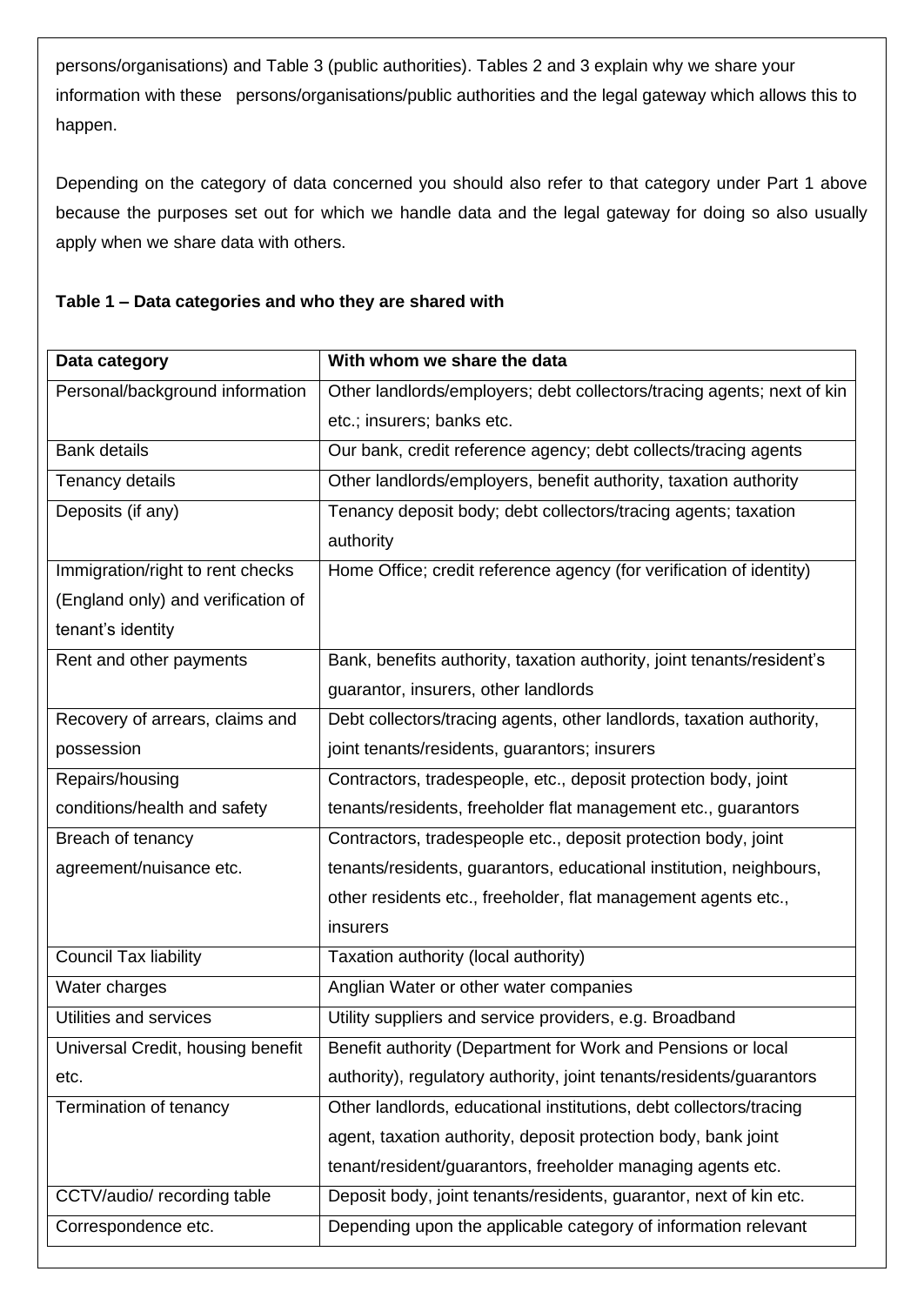|                  | correspondence etc. is shared with any of the<br>persons/organisations/authorities listed in Section A. |  |  |  |
|------------------|---------------------------------------------------------------------------------------------------------|--|--|--|
| Online platforms | Joint tenants/residents; guarantors                                                                     |  |  |  |
| Insurance        | Insurers, banks etc.                                                                                    |  |  |  |
| Flat management  | Freeholders, flat managing agents etc.                                                                  |  |  |  |

# *Table 2 – Private persons/organisations*

| <b>Categories of persons</b>     | Purpose and legal gateway                                                |
|----------------------------------|--------------------------------------------------------------------------|
| /organisations                   |                                                                          |
| Other landlords/employers        | To obtain references. This is to ensure suitability for a tenancy in     |
|                                  | our own legitimate interests. We also provide information to             |
|                                  | prospective landlords in their legitimate interest to assist them in     |
|                                  | evaluating suitability for a tenancy/residency. These interests are to   |
|                                  | ensure that properties are let to reliable tenants/residents. Where      |
|                                  | the property is subject to selective licensing there is a legal          |
|                                  | obligation for new landlords to obtain references before they let.       |
|                                  |                                                                          |
| Contractors/tradespeople/service | Assisting in carrying out our responsibilities under the tenancy         |
| suppliers                        | agreement and for the management of the tenancy and the property         |
|                                  | for contractual performance. In certain cases, this is also to comply    |
|                                  | with our legal obligations in relation to housing conditions and health  |
|                                  | and safety, e.g. gas, electrical and fire alarm maintenance and          |
|                                  | inspection. We will also provide your contact details to contractors     |
|                                  | etc., to facilitate access to the property for contract performance. On  |
|                                  | occasion we will arrange for inspections in our legitimate interests.    |
|                                  | This is so that we can deal with complaints and pursue/defend            |
|                                  | claims.                                                                  |
| Utility companies and service    | Arranging for utilities/services and establishing liability for payment  |
| providers, e.g. Broadband        | along with administering their supply in our own legitimate interests    |
|                                  | and those of the provider. This is to ensure utilities/services are      |
|                                  | provided and that liability is correctly established. Utility companies  |
|                                  | also have certain statutory obligations to perform, e.g. metering. In    |
|                                  | the case of utilities or other service providers if we agree to provide  |
|                                  | any relevant utility or services as part of the tenancy agreement then   |
|                                  | arrangements are made for contractual performance.<br>these              |
|                                  | Otherwise, they are in the legitimate interests of the utilities/service |
|                                  | providers to ensure that they can effectively carry out their various    |
|                                  | activities.                                                              |
| Credit reference agencies        | We request and consider credit and other referencing relating to         |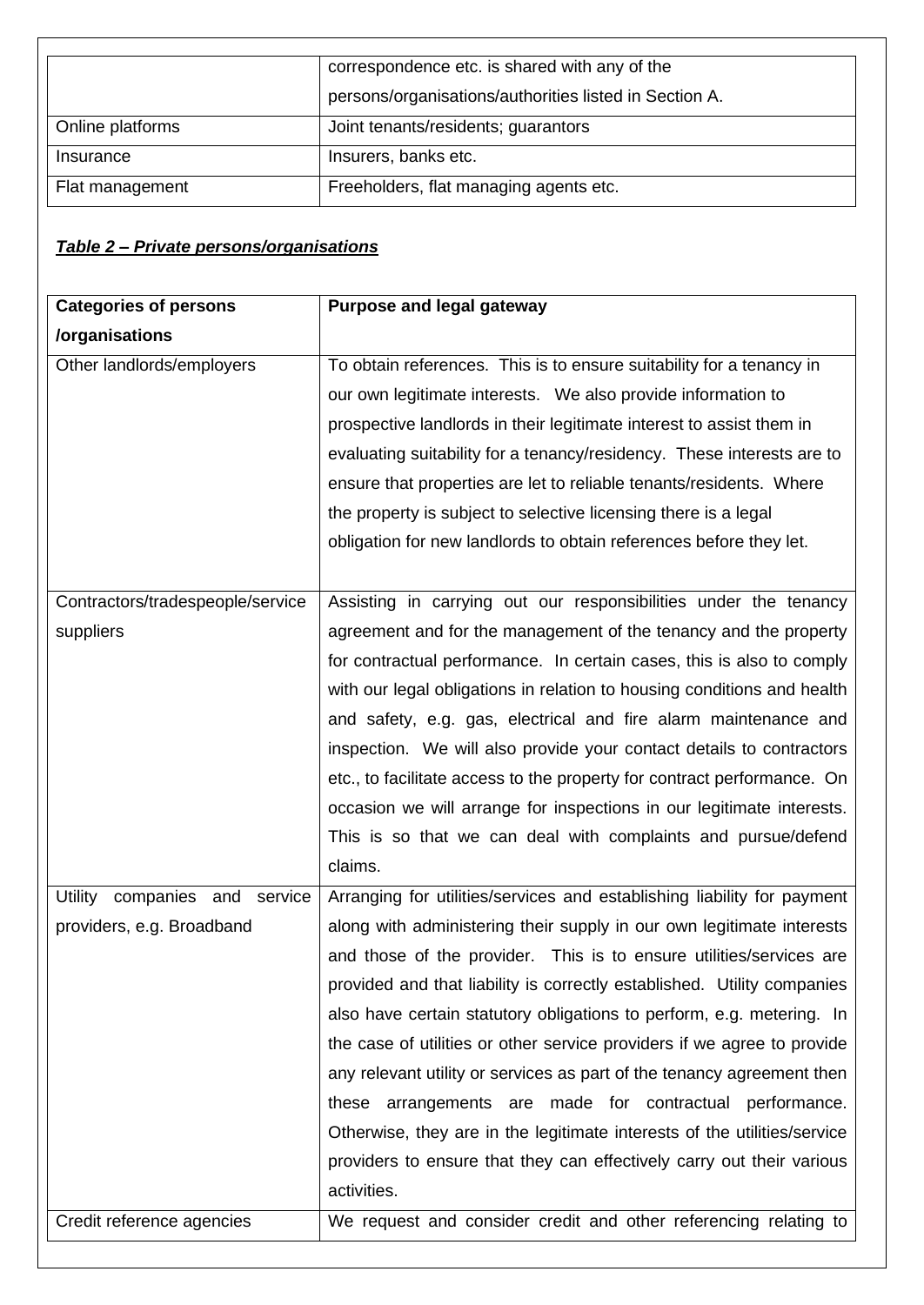|                              | deciding on the suitability of tenants and residents for a tenancy.      |  |  |  |  |  |  |
|------------------------------|--------------------------------------------------------------------------|--|--|--|--|--|--|
|                              | This is in our own legitimate interest to ensure that we let to reliable |  |  |  |  |  |  |
|                              | tenants/residents.<br>This may include the Residential Landlords         |  |  |  |  |  |  |
|                              | Association who undertake on behalf of their members with Call           |  |  |  |  |  |  |
|                              | Credit.                                                                  |  |  |  |  |  |  |
| Debt collects/tracing agents | To trace you or make a claim in our legitimate interests. These are      |  |  |  |  |  |  |
|                              | to enforce our legal rights.                                             |  |  |  |  |  |  |
| Joint tenants/residents      | Management of the tenancy and the property for contractual               |  |  |  |  |  |  |
|                              | performance. Additionally, in our own legitimate interests and those     |  |  |  |  |  |  |
|                              | of joint tenants/residents where there are arrears of rent or other      |  |  |  |  |  |  |
|                              | payments due or breaches of the terms of the tenancy agreement as        |  |  |  |  |  |  |
|                              | they are either jointly liable for performance or non- performance       |  |  |  |  |  |  |
|                              | could adversely impact on their continued residence at the property.     |  |  |  |  |  |  |
|                              | The legitimate interests are to protect our own property interests and   |  |  |  |  |  |  |
|                              | to enforce our rights.                                                   |  |  |  |  |  |  |
| Guarantors                   | Management of the tenancy and the property for contractual               |  |  |  |  |  |  |
|                              | performance. We also inform guarantors of claims and liabilities for     |  |  |  |  |  |  |
|                              | contractual performance of the guarantee. It is in our own legitimate    |  |  |  |  |  |  |
|                              | interests and those of the guarantor to give and receive information     |  |  |  |  |  |  |
|                              | relating to non- performance of tenancy obligations including non-       |  |  |  |  |  |  |
|                              | payment of rent and other payments. Our interests are to protect         |  |  |  |  |  |  |
|                              | our property interests and to enforce our rights and the guarantor's     |  |  |  |  |  |  |
|                              | interests are so that the guarantor is aware of possible liability under |  |  |  |  |  |  |
|                              | the guarantee.                                                           |  |  |  |  |  |  |
| Next of kin etc.             | To make contact with them in the event of an emergency to protect        |  |  |  |  |  |  |
|                              | your vital interests.                                                    |  |  |  |  |  |  |
| <b>Insurers</b>              | To arrange public and other liability insurance and rent insurance       |  |  |  |  |  |  |
|                              | and to make claims. This is in our legitimate interests and the          |  |  |  |  |  |  |
|                              | insurers legitimate interests.<br>These are making sure that             |  |  |  |  |  |  |
|                              | appropriate insurance is arranged and the policies are correctly         |  |  |  |  |  |  |
|                              | administered.<br>Under the terms of policies, we are required            |  |  |  |  |  |  |
|                              | contractually to provide information to insurers.                        |  |  |  |  |  |  |
| <b>Banks and lenders</b>     | Where we have loans, information regarding tenancies must be             |  |  |  |  |  |  |
|                              | provided to arrange and administer loans. This is in our own             |  |  |  |  |  |  |
|                              | legitimate interests to finance our business. Contractually they are     |  |  |  |  |  |  |
|                              | entitled to your information. In the case of banks information about     |  |  |  |  |  |  |
|                              | you can be shared for the purposes of administering rental and other     |  |  |  |  |  |  |
|                              | payments for contractual performance. Your information can also be       |  |  |  |  |  |  |
|                              | shared for the purposes of preventing and detecting money                |  |  |  |  |  |  |
|                              | laundering and fraud. This is in our own legitimate interests and        |  |  |  |  |  |  |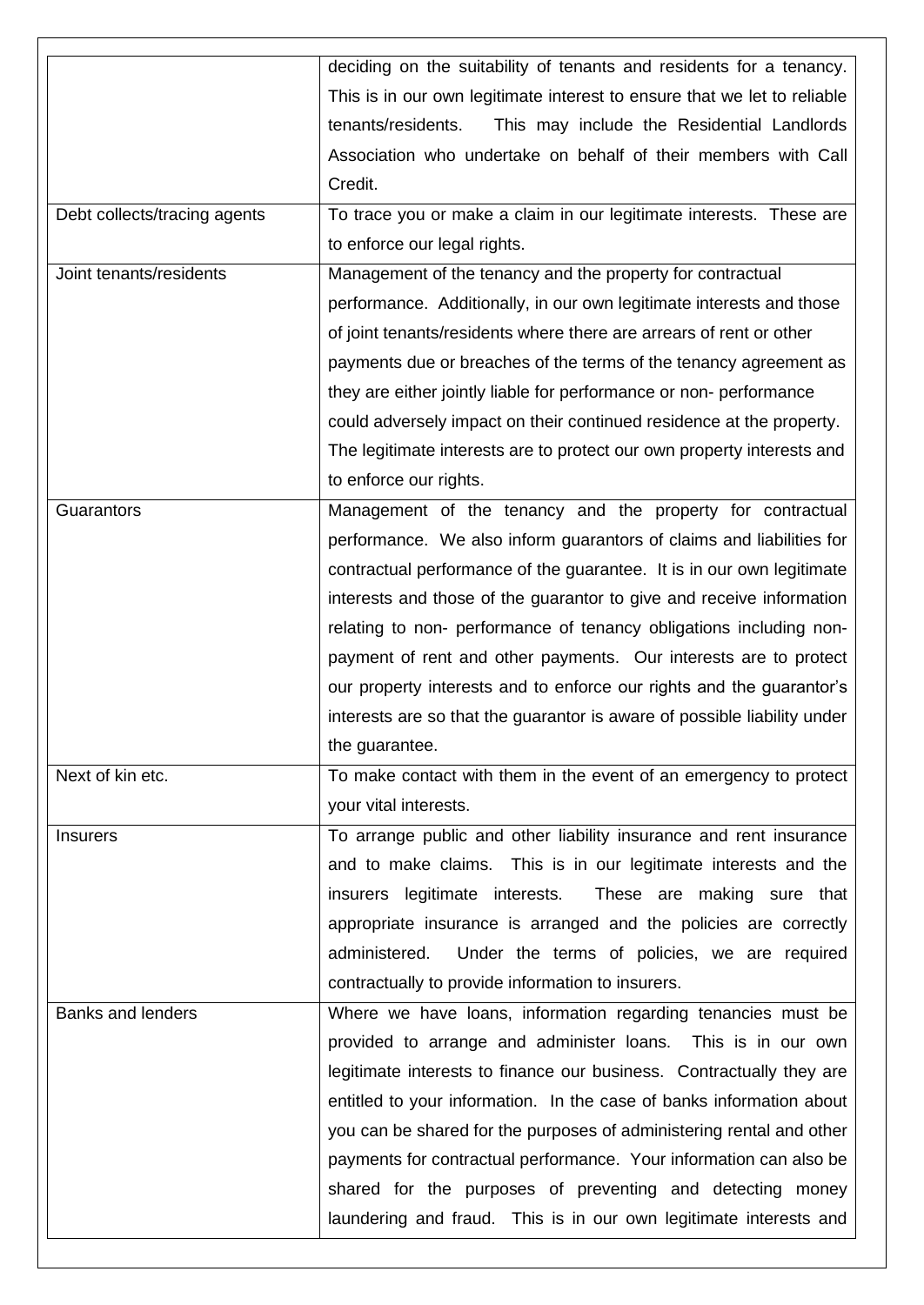|                                    | those of the bank in order to detect crime. Contractually we may be      |  |  |  |  |  |  |  |
|------------------------------------|--------------------------------------------------------------------------|--|--|--|--|--|--|--|
|                                    | required to provide information regarding insurance cover to banks       |  |  |  |  |  |  |  |
|                                    | etc. providing us with loans. This is in our legitimate interests to     |  |  |  |  |  |  |  |
|                                    | ensure compliance with the loan conditions and in the interests of       |  |  |  |  |  |  |  |
|                                    | the bank etc. to see that appropriate insurance cover is in place.       |  |  |  |  |  |  |  |
| Neighbours, other tenants and      | The management of the tenancy and the property. This includes            |  |  |  |  |  |  |  |
| residents                          | information relating to complaints including alleged breaches of the     |  |  |  |  |  |  |  |
|                                    | tenancy agreement and anti social behaviour, as well as the              |  |  |  |  |  |  |  |
|                                    | abandonment of the property. It can include car registration             |  |  |  |  |  |  |  |
|                                    | information. This is in our own legitimate interests to protect our      |  |  |  |  |  |  |  |
|                                    | property rights and to enforce compliance with the terms of the          |  |  |  |  |  |  |  |
|                                    | tenancy. It is also in the legitimate interests of neighbours for their  |  |  |  |  |  |  |  |
|                                    | enjoyment of their own properties and to protect their property,         |  |  |  |  |  |  |  |
|                                    | interests and rights.                                                    |  |  |  |  |  |  |  |
| freeholders,<br>Flat<br>managing   | The management of the tenancy and the property.<br>Under                 |  |  |  |  |  |  |  |
| agents etc., where the property is | leases/other contractual arrangements they are entitled to certain       |  |  |  |  |  |  |  |
| a flat.                            | information, e.g. who occupies the flat and the terms of such            |  |  |  |  |  |  |  |
|                                    | occupation. Further, consents/permissions may be required relating       |  |  |  |  |  |  |  |
|                                    | to the tenancy for the carrying out of alterations or works or your      |  |  |  |  |  |  |  |
|                                    | information may be relevant to repairs. This is done in our own          |  |  |  |  |  |  |  |
|                                    | legitimate interests. These are to ensure we comply with our own         |  |  |  |  |  |  |  |
|                                    | contractual obligations.<br>Additionally, there may be complaints        |  |  |  |  |  |  |  |
|                                    | involving breach of the terms of these leases/other contractual          |  |  |  |  |  |  |  |
|                                    | provisions connected with nuisance, non-compliance with                  |  |  |  |  |  |  |  |
|                                    | leases/other arrangements or anti social behaviour. Consequent           |  |  |  |  |  |  |  |
|                                    | upon this information may be shared in our own legitimate interests      |  |  |  |  |  |  |  |
|                                    | or those of the freeholder managing agent etc., concerned. This is       |  |  |  |  |  |  |  |
|                                    | to ensure compliance with our own contractual legal obligations          |  |  |  |  |  |  |  |
|                                    | and/or for the management of the block.                                  |  |  |  |  |  |  |  |
| Web sites, portals etc.            | Undertaking searches and obtaining publically available information      |  |  |  |  |  |  |  |
|                                    | relevant to your suitability for a tenancy/residency and relating to the |  |  |  |  |  |  |  |
|                                    | management of the tenancy and the property. This is undertaken in        |  |  |  |  |  |  |  |
|                                    | accordance with applicable data protection law and guidance and          |  |  |  |  |  |  |  |
|                                    | subject to data protection principles.<br>In connection with your        |  |  |  |  |  |  |  |
|                                    | application for a tenancy, we may receive information via any online     |  |  |  |  |  |  |  |
|                                    | portal involved for contractual performance.                             |  |  |  |  |  |  |  |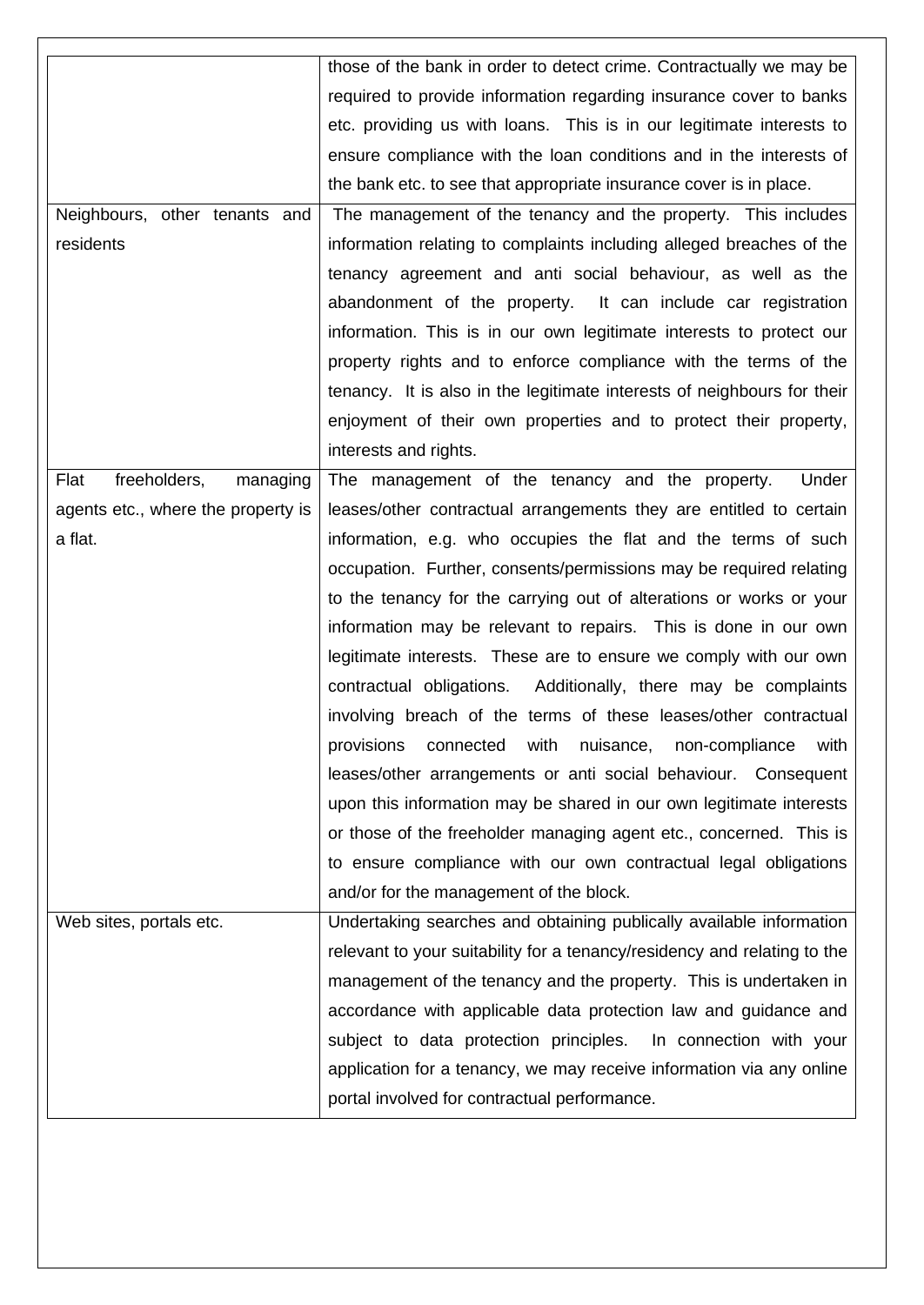## **Table 3 – Public Authorities**

| Home Office                     | Immigration/right to rent checks for the performance of our legal                                                                                                                                                                                                                                                                                                                                                                                                                                                                                                                                                                                                                                                                                                                                                                                                                                                                                                                                                                                             |  |  |  |  |  |
|---------------------------------|---------------------------------------------------------------------------------------------------------------------------------------------------------------------------------------------------------------------------------------------------------------------------------------------------------------------------------------------------------------------------------------------------------------------------------------------------------------------------------------------------------------------------------------------------------------------------------------------------------------------------------------------------------------------------------------------------------------------------------------------------------------------------------------------------------------------------------------------------------------------------------------------------------------------------------------------------------------------------------------------------------------------------------------------------------------|--|--|--|--|--|
|                                 | obligations                                                                                                                                                                                                                                                                                                                                                                                                                                                                                                                                                                                                                                                                                                                                                                                                                                                                                                                                                                                                                                                   |  |  |  |  |  |
| Benefit authority               | The administration of benefits such as Universal Credit (by the<br>Department for Work and Pensions) and the housing benefit/local<br>housing allowance by the local authority. This includes applications<br>to them for direct payment of benefit to ourselves. It extends to<br>claims by them for overpayment where we receive direct payments.<br>This is for contractual performance and/or in our legitimate interests<br>to ensure that we collect rent and that amounts properly due to us                                                                                                                                                                                                                                                                                                                                                                                                                                                                                                                                                           |  |  |  |  |  |
|                                 | are received.                                                                                                                                                                                                                                                                                                                                                                                                                                                                                                                                                                                                                                                                                                                                                                                                                                                                                                                                                                                                                                                 |  |  |  |  |  |
| Deposit body                    | Under housing legislation we are required to protect any deposit<br>which you pay in connection with the tenancy. We may pay this into<br>a custodial scheme which holds the money or alternatively hold it<br>ourselves in which case it is insured. We have to register the<br>deposit with the deposit body concerned. This is to comply with our<br>legal obligations. During the course of the tenancy it may be<br>necessary to give details of any changes to the deposit body to<br>comply with our legal obligations. On the termination of the tenancy<br>for contractual performance we must arrange for the return of the<br>deposit in whole or in part depending on whether there are any<br>claims on it or not by us. In the event of disputes these can be<br>submitted to adjudication in which case it is necessary for<br>information to be provided to the deposit body concerned (and its<br>adjudicator) in our legitimate interests to pursue or defend claims.<br>This is also contractually required under the rules of the scheme. |  |  |  |  |  |
| <b>Educational institutions</b> | Information relating to non- payment of rent, breach of tenancy                                                                                                                                                                                                                                                                                                                                                                                                                                                                                                                                                                                                                                                                                                                                                                                                                                                                                                                                                                                               |  |  |  |  |  |
|                                 | terms, nuisance or anti social behaviour may be shared with<br>educational institutions where you are studying.<br>Educational<br>institutions can operate complaints schemes in conjunction with<br>landlords of student properties. This can include information about<br>tenancy terminations. This is in our own legitimate interests to<br>protect our property interests and our rights and in the interests of<br>the educational institution concerned to oversee the conduct of their<br>students.                                                                                                                                                                                                                                                                                                                                                                                                                                                                                                                                                   |  |  |  |  |  |
| <b>Taxation authorities</b>     | These are HM Revenue and Customs and (in the case of Council                                                                                                                                                                                                                                                                                                                                                                                                                                                                                                                                                                                                                                                                                                                                                                                                                                                                                                                                                                                                  |  |  |  |  |  |
|                                 | Tax and Council Tax reduction schemes) local authorities, as well as<br>any other public authority having power to levy taxes or charges.<br>We are required by law to make appropriate returns to comply with                                                                                                                                                                                                                                                                                                                                                                                                                                                                                                                                                                                                                                                                                                                                                                                                                                                |  |  |  |  |  |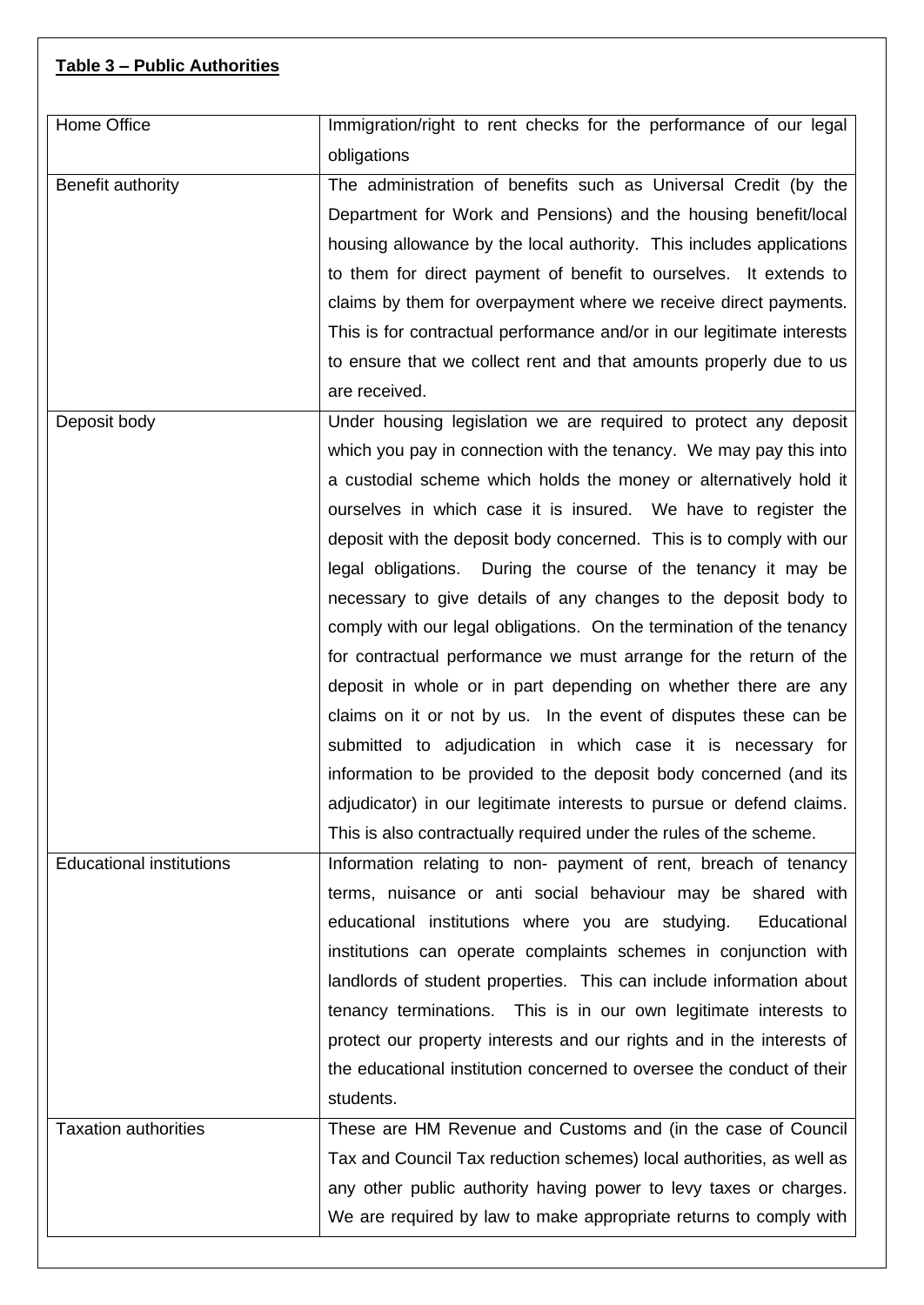| legislation imposing taxes etc. In the case of Council Tax this is   |  |  |  |  |  |
|----------------------------------------------------------------------|--|--|--|--|--|
| required where statutory notice to that effect is served on us.      |  |  |  |  |  |
| Otherwise, we share information with the local authority relating to |  |  |  |  |  |
| Council Tax in our own legitimate interests to ensure that Council   |  |  |  |  |  |
| Tax is correctly administered and in the legitimate interests of the |  |  |  |  |  |
| local authority to collect information for the same reason.          |  |  |  |  |  |

# **B – Private persons/organisations/public authorities with whom any information is shared**

As necessary, we share all of your information (irrespective of its category) with certain private bodies/organisations/public authorities. This includes transferring your information to them and receiving it from them. These are

| <b>Category of</b>               | <b>Purposes and legal gateway</b>                                        |  |  |  |  |  |
|----------------------------------|--------------------------------------------------------------------------|--|--|--|--|--|
| person/organisation/public       |                                                                          |  |  |  |  |  |
| authority                        |                                                                          |  |  |  |  |  |
| Professional advisers            | Assistance and advice regarding the management of the tenancy            |  |  |  |  |  |
|                                  | and the property for contractual performance. Where we handle            |  |  |  |  |  |
|                                  | your information under some other gateway and a professional             |  |  |  |  |  |
|                                  | adviser assists or advises this will for the same purpose and under      |  |  |  |  |  |
|                                  | the same legal gateway. If it is in the legitimate interests of          |  |  |  |  |  |
|                                  | ourselves or someone else then those interests will be the same.         |  |  |  |  |  |
|                                  | These are to ensure that we act appropriately and properly as well       |  |  |  |  |  |
|                                  | as according to the law.                                                 |  |  |  |  |  |
| Police/law enforcement agencies* | Prevention/detection of crime and anti social behaviour in our and       |  |  |  |  |  |
|                                  | their legitimate interests. This is to protect our property and enforce  |  |  |  |  |  |
|                                  | our rights and to enforce the law.                                       |  |  |  |  |  |
| Regulatory authorities*          | To carry out their functions in their legitimate interests. These are to |  |  |  |  |  |
|                                  | enforce legal requirements. On occasion, we may be under a legal         |  |  |  |  |  |
|                                  | obligation to provide your information, particularly if a notice to that |  |  |  |  |  |
|                                  | effect is served on us. This can include an ombudsman or                 |  |  |  |  |  |
|                                  | accreditation or similar scheme of which we are a member. It also        |  |  |  |  |  |
|                                  | includes water companies, utility providers who are exercising their     |  |  |  |  |  |
|                                  | functions as statutory undertakers.                                      |  |  |  |  |  |
| Letting and managing agents      | To let or manage the property in our and their legitimate interests.     |  |  |  |  |  |
|                                  | These are so that the tenancy and the property are effectively let       |  |  |  |  |  |
|                                  | and managed. Contractually we are required to provide your               |  |  |  |  |  |
|                                  | information to any letting/managing agent we instruct.                   |  |  |  |  |  |
| Courts*                          | The administration of Justice in our legitimate interests. These are     |  |  |  |  |  |
|                                  | to pursue and defend claims.                                             |  |  |  |  |  |
| Prospective purchaser of the     | In the event of a proposed sale/sale of the property either subject to   |  |  |  |  |  |